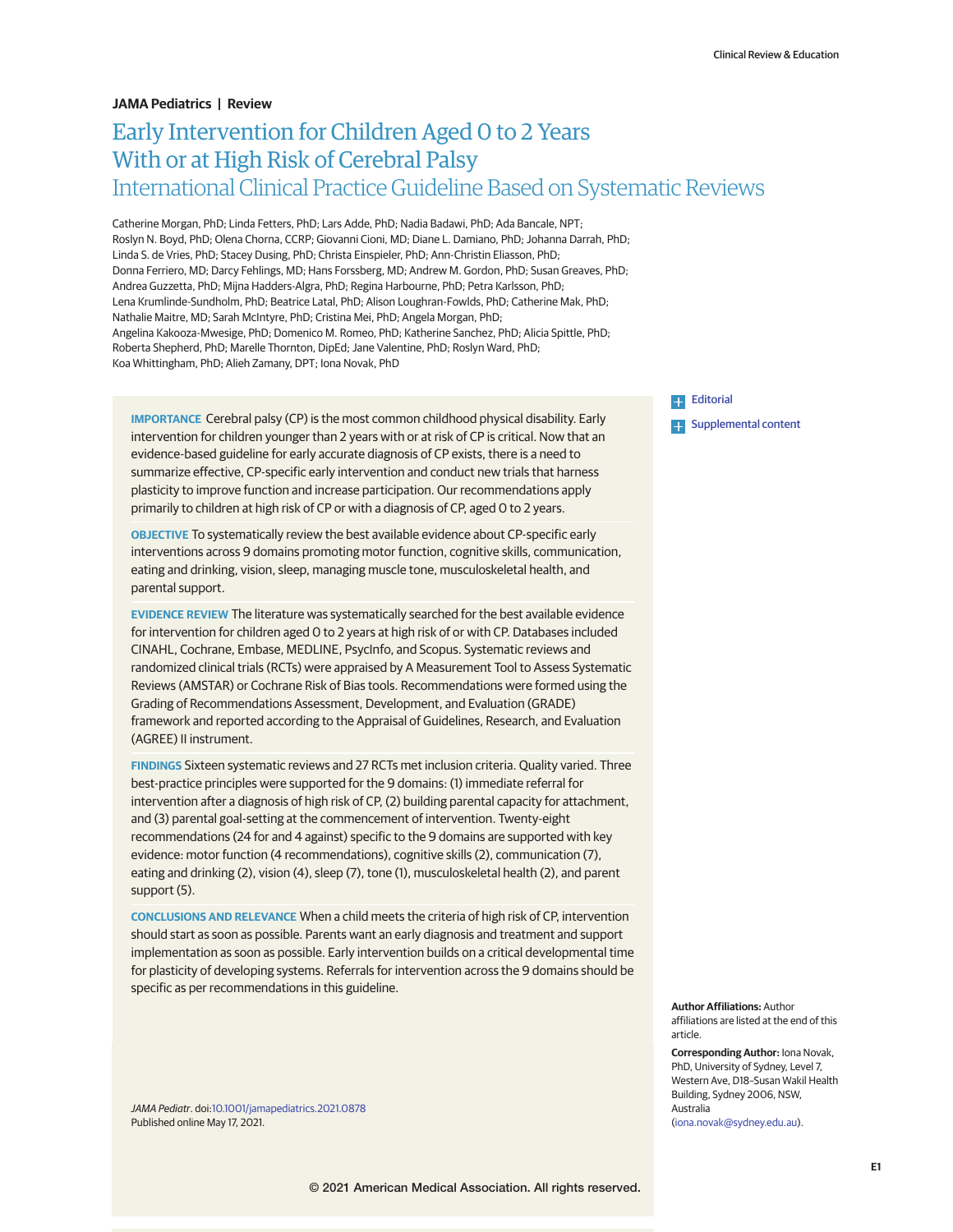erebral palsy (CP) is the most common childhood physical<br>disability. Variation in birth prevalence exists in high-<br>income countries (1.4 to 2.5 affected children per 1000 live<br>births) and is birther again in low- to middle disability. Variation in birth prevalence exists in highbirths) and is higher again in low- to middle-income countries.<sup>1-5</sup> Cerebral palsy occurs because of a lesion or maldevelopment in the developing brain. Often, the full causal pathway is unclear. Cerebral palsy is a clinical diagnosis of movement disorders, resulting in either spasticity (92%), dyskinesia (4%), ataxia (1%), hypotonia (not classified in all countries; 2%), or mixed types.<sup>2</sup> Dyskinesia, ataxia, and hypotonia typically affect all 4 limbs. Spasticity is categorized topographically, as unilateral (hemiplegia; 59%) or bilateral (including diplegia, with the lower limbs more affected than upper limbs [10%] and quadriplegia or tetraplegia, with 4 limbs and trunk affected [31%]).<sup>2</sup> Infants and children have remarkable brain plasticity and aptitude for learning; taking advantage of this window of opportunity with evidence-based intervention for those with early brain injury maximizes functional outcomes and minimizes complications. However, not all interventions are suitable for all children with CP, because age, type, topography, severity, parental variables, environmental variables, and principles of neuroplasticity drive the choice of best treatment.<sup>6</sup> Co-occurring impairments and functional limitations are common (including pain [75%], epilepsy [35%], intellectual disability [49%], musculoskeletal deformities [eg, hip displacement; 28%], behavioral disorders [26%], sleep disorders [23%], and/or vision [11%] and hearing [4%] impairments<sup>7</sup>) and may have a greater effect on function and quality of life than motor impairment. Children with involvement in 4 limbs experience higher rates of comorbidities and worse outcomes (especially when epilepsy and intellectual disability are present), $<sup>7</sup>$  and conversely, chil-</sup> dren with involvement of fewer limbs and fewer comorbidities have better responses to intervention.

These guideline recommendations apply to children aged 0 to 2 years who are at high risk or have a diagnosis of CP, as defined in the 2017 diagnostic international guideline,<sup>8</sup> but not infants born preterm without identifiable brain injury, since many of these infants will not have CP.<sup>9</sup> To assign the interim clinical diagnosis of high risk of CP, the infant must have motor dysfunction (an essential criterion) and at least 1 of 2 additional criteria, namely abnormal neuroimaging or a clinical history indicating a risk for CP.<sup>8</sup> We refer readers to the 2017 guideline<sup>8</sup> for more detailed information regarding early and accurate diagnosis of CP.

Our objective was to develop clinical guidelines for early intervention (treatment and management) in children at high risk of CP and their families. This has been developed through a systematic review of the best available evidence for improving 9 domains in children aged 0 to 2 years with or at high risk of CP.

### **Key Points**

**Question** What are the evidence-based recommendations to guide early intervention in children aged 0 to 2 years who have or are at high risk of cerebral palsy?

**Findings** In this systematic review, there was good-quality evidence for involvement of parents in intervention programs and task-specific and context-specific interventions to improve motor and cognitive outcomes in children with cerebral palsy. The evidence in other developmental domains is not as strong, and conditional recommendations are based on other high-risk populations.

**Meaning** It is critical that early intervention for cerebral palsy starts at diagnosis and the associated impairments are monitored and treated according to recommendations.

ing the PICO questions; (2) when systematic reviews were not available, conducting a new systematic review to identify randomized clinical trials (RCTs) or the best available lower levels of evidence when systematic reviews and RCTs were not available<sup>12</sup>; or (3) when no or limited data on CP in children aged 0 to 2 years were published, conducting searches to identify RCTs in patients with other neurodevelopmental disabilities or older children with CP (Table).

Topic literature was appraised by 9 domain-specific working groups using A Measurement Tool to Assess Systematic Reviews (AMSTAR)<sup>97</sup> for existing systematic reviews (eTable 2 in the [Supple](https://jamanetwork.com/journals/jama/fullarticle/10.1001/jamapediatrics.2021.0878?utm_campaign=articlePDF%26utm_medium=articlePDFlink%26utm_source=articlePDF%26utm_content=jamapediatrics.2021.0878)[ment\)](https://jamanetwork.com/journals/jama/fullarticle/10.1001/jamapediatrics.2021.0878?utm_campaign=articlePDF%26utm_medium=articlePDFlink%26utm_source=articlePDF%26utm_content=jamapediatrics.2021.0878) or the Cochrane Risk of Bias tool<sup>98</sup> for RCTs (eTable 3 in the [Supplement\)](https://jamanetwork.com/journals/jama/fullarticle/10.1001/jamapediatrics.2021.0878?utm_campaign=articlePDF%26utm_medium=articlePDFlink%26utm_source=articlePDF%26utm_content=jamapediatrics.2021.0878). Groups summarized the certainty of supporting evidence and formulated recommendations using the GRADE evi-dence to decision framework (eTable 4 in the [Supplement\)](https://jamanetwork.com/journals/jama/fullarticle/10.1001/jamapediatrics.2021.0878?utm_campaign=articlePDF%26utm_medium=articlePDFlink%26utm_source=articlePDF%26utm_content=jamapediatrics.2021.0878).<sup>99</sup> GRADE uses a 4-part continuum for recommendations, using the terms strong for, conditional for, conditional against, and strong against. We assessed (1) the balance between desirable and undesirable consequences of using different intervention strategies or not providing the intervention; (2) evidence quality; (3) family preferences, including benefits vs risks and inconvenience; and (4) costs.

The entire author panel reviewed the text, evidence tables, and supporting literature. Consensus agreement on recommendations arising from the appraised evidence was reached by discussion. Ratification of the final recommendations, including resolution of disagreements among coauthors, was completed by the lead authors (C.M., L.F., and I.N.).

## Results

## **Methods**

This guideline was developed using the Grading of Recommendations Assessment, Development, and Evaluation (GRADE) framework and the Appraisal of Guidelines, Research, and Evaluation (AGREE) II tool.<sup>10</sup> Comprehensive systematic searches, using the Cochrane method, were conducted for the 9 topics within the target age range using Patient, Intervention, Comparison, and Out-come (PICO)<sup>11</sup> searches (eTable 1 in the [Supplement\)](https://jamanetwork.com/journals/jama/fullarticle/10.1001/jamapediatrics.2021.0878?utm_campaign=articlePDF%26utm_medium=articlePDFlink%26utm_source=articlePDF%26utm_content=jamapediatrics.2021.0878). The inclusion criteria specified (1) gathering existing systematic reviews answerSixteen systematic reviews and 25 RCTs met inclusion criteria of the 9 topics. Evidence quality was variable, and only a few strong recommendations are made (Table; Figure). The Table and Figure indicate the population evidence source. The strongest of the 28 recommendations are derived from the literature on children younger than 2 years with or at risk for CP. Recommendations derived from infants born preterm, older children with CP or other neurological conditions, or infants and children developing typically were coded as conditional because they were downgraded for imprecision.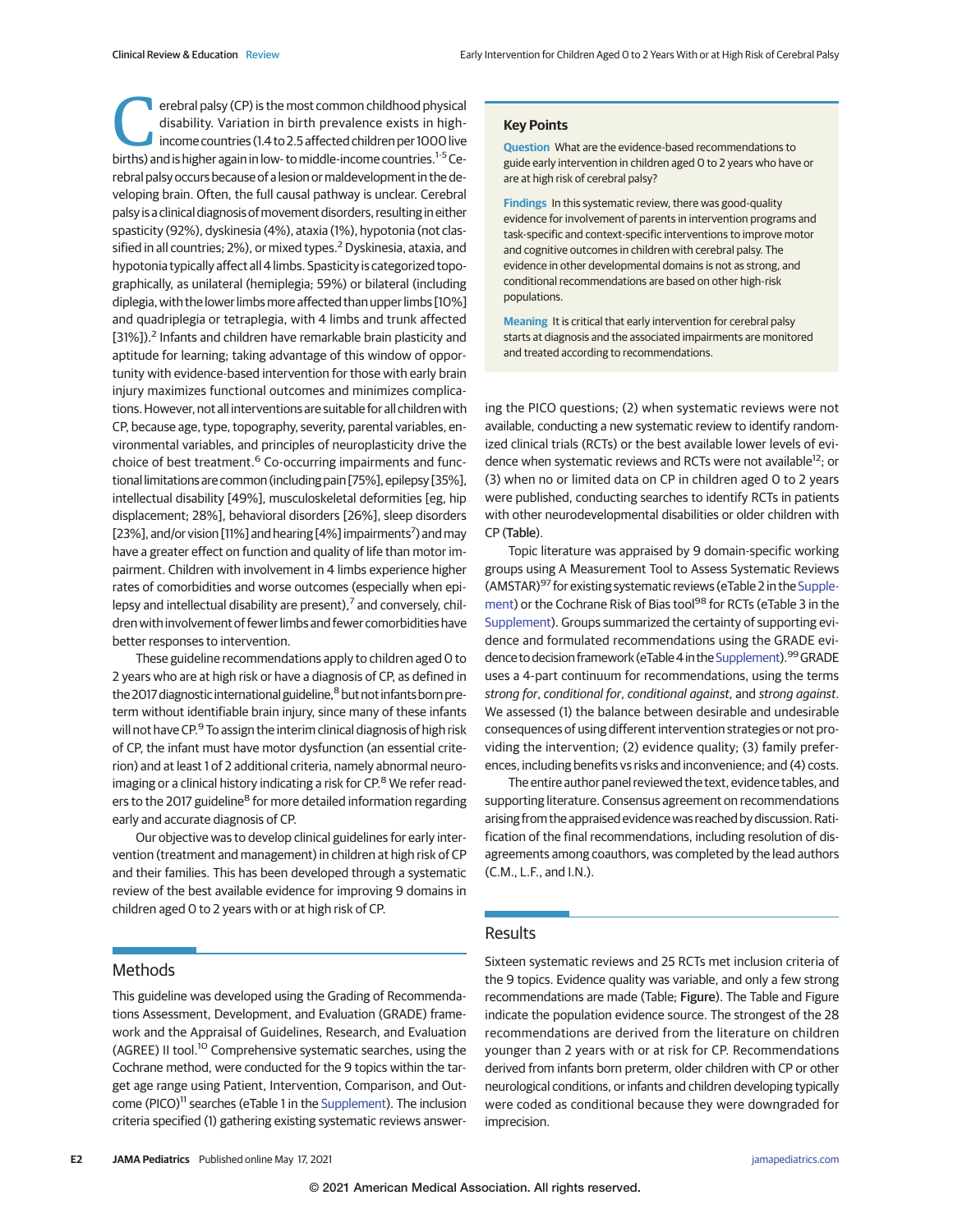| Table. Recommendations |                           |             |                                   |                                                                                                                         |                                                                                                                                                                                                                                                                                                                                                                                                                                                                                                                                                                                                                                                                                                                                                                                                                                                                                                                                        |                                                                                                              |  |
|------------------------|---------------------------|-------------|-----------------------------------|-------------------------------------------------------------------------------------------------------------------------|----------------------------------------------------------------------------------------------------------------------------------------------------------------------------------------------------------------------------------------------------------------------------------------------------------------------------------------------------------------------------------------------------------------------------------------------------------------------------------------------------------------------------------------------------------------------------------------------------------------------------------------------------------------------------------------------------------------------------------------------------------------------------------------------------------------------------------------------------------------------------------------------------------------------------------------|--------------------------------------------------------------------------------------------------------------|--|
| No.                    | <b>Domain</b>             | Strength    | <b>Direction</b>                  | Intervention                                                                                                            | Key recommendations                                                                                                                                                                                                                                                                                                                                                                                                                                                                                                                                                                                                                                                                                                                                                                                                                                                                                                                    | Target population                                                                                            |  |
| Skills development     |                           |             |                                   |                                                                                                                         |                                                                                                                                                                                                                                                                                                                                                                                                                                                                                                                                                                                                                                                                                                                                                                                                                                                                                                                                        |                                                                                                              |  |
| $\mathbf{1}$           | Motor                     | Strong      | $(1)$ For<br>and $(2)$<br>against | Early intervention                                                                                                      | (1) We recommend beginning intervention at the time of<br>suspected diagnosis <sup>8</sup> to harness neuroplasticity through<br>specific training <sup>8,13</sup> and respecting parent requests for<br>early intervention <sup>14,15</sup> and (2) we recommend against<br>waiting and seeing because the critical window for<br>neuromuscular plasticity is misused. <sup>8,13</sup>                                                                                                                                                                                                                                                                                                                                                                                                                                                                                                                                                | Children with or at<br>high risk of unilateral<br>or bilateral CP                                            |  |
| $\overline{2}$         | Motor                     | Strong      | For                               | Task-specific motor<br>training                                                                                         | We recommend task-specific motor training that includes<br>self-discovery of the environment and solutions to<br>overcome movement challenges, 16-24 selection of<br>challenging but achievable motor tasks that require<br>persistence for success, 16,18,20-22,25,26 daily repeated<br>practice (as possible) for skills acquisition and refinement,<br>parental coaching to structure practice beyond scheduled<br>therapy sessions (for adequate dosing), and creating<br>enriched environments promoting movement variety and<br>intense, enjoyable practice. <sup>13,27,28</sup>                                                                                                                                                                                                                                                                                                                                                 | Children with or at<br>high risk of unilateral<br>or bilateral CP                                            |  |
| 3                      | Motor                     | Strong      | Against                           | Passive movement                                                                                                        | We recommend against passive, therapist-controlled<br>handling techniques for movement activation or<br>activities. 6,17,29,30                                                                                                                                                                                                                                                                                                                                                                                                                                                                                                                                                                                                                                                                                                                                                                                                         | Children with or at<br>high risk of unilateral<br>or bilateral CP                                            |  |
| 4                      | Motor                     | Strong      | For                               | <b>CIMT</b> or bimanual<br>therapy                                                                                      | We recommend CIMT and/or bimanual training as soon<br>as a unilateral CP diagnosis is suspected, since benefits<br>outweigh the risk of harm from unused plasticity<br>windows <sup>8,13</sup> and false-positive diagnoses. <sup>22,31</sup> We<br>recommend short intervals of CIMT (30-60 min of<br>therapist-supervised home programs for 6 wk) in early<br>infancy, increasing in intensity with age. 31,32                                                                                                                                                                                                                                                                                                                                                                                                                                                                                                                       | Children with<br>unilateral CP                                                                               |  |
| 5                      | Cognitive                 | Strong      | For                               | Cognitive<br>intervention                                                                                               | We recommend targeted cognitive interventions, because<br>motor impairment hampers social interactions and<br>exploration of the environment and toys restricting<br>discovery-based learning. <sup>16,17,29</sup> We recommend cognitive<br>interventions that include active, self-initiated,<br>self-generated movements of real tasks with observable<br>consequences; social interaction with people and<br>objects <sup>19,33-35</sup> ; multimodal learning (cognitive, language,<br>and motor); challenging tasks with incremented<br>complexity <sup>16,19,36</sup> ; parent participation <sup>37</sup> ; and<br>best-practice early-years enrichment (eg, adequate<br>nutrition, interactive, child-led learning). 38                                                                                                                                                                                                       | Children with or at<br>high risk of CP (all<br>motor types)                                                  |  |
| 6                      | Cognitive                 | Conditional | Against                           | Generic<br>developmental<br>education alone<br>and/or with a sole<br>focus on passive<br>movement                       | We recommend against generic developmental education<br>alone and/or a sole focus on motor development using<br>passive motor interventions to improve cognition (eg,<br>neurodevelopmental therapy [original format], handling,<br>postural reactions and alignment). 34,35,39                                                                                                                                                                                                                                                                                                                                                                                                                                                                                                                                                                                                                                                        | Children with or at<br>high risk of CP (all<br>motor types)                                                  |  |
| 7                      | Communication Conditional |             | For                               | Face-to-face<br>nurturing with<br>vocalizations, joint<br>attention, and<br>reciprocal-<br>interaction<br>interventions | We suggest parents engage their infant via face-to-face to<br>talk, singing, using baby talk, and showing emotion when<br>communicating, <sup>40-42</sup> since infants have a clear preference<br>for faces and share affect states with caregivers. We<br>suggest learning to read the infant's microexpressions and<br>eye pointing when motor impairment precludes nonverbal<br>gestures <sup>41,43</sup> ; face-to-face interactions with the parent or<br>caregiver's face as the visual target for infants with a visual<br>$\frac{1}{2}$ impairment $\frac{41.44}{4}$ ; assessment of parental mental health for<br>its effect on communication <sup>40</sup> ; and watchful interpretation<br>to understand whether the cause of impaired vocalization<br>and gestural skills is motoric, communicative, cognitive, or<br>all of these.                                                                                       | Preverbal infants<br>with or at high risk of<br>CP (all motor types)                                         |  |
| 8                      | Communication Conditional |             | For                               | Transactional<br>speech-language<br>and<br>communication<br>interventions                                               | We suggest teaching parents and caregivers to build<br>relational connections and reciprocal communication<br>exchanges to foster active communication. <sup>45,46</sup> We suggest<br>parent-infant transaction programs and Hanen therapy for<br>improvements in communication skills and expressive<br>language acquisition <sup>47,48</sup> ; the Mother-Infant Transaction<br>Program (from a neonatal intensive care unit stay to 90 d<br>postdischarge) to foster parental understanding of infant<br>state regulation, sleep-wake cycles, joint interaction, and<br>engagement <sup>47,49</sup> ; PremieStart to recognize and minimize<br>stress responses in infants born preterm <sup>47</sup> ; and Hanen It<br>Takes Two to Talk therapy (6-8 sessions) to foster parental<br>understanding of responsivity to their child's attempts at<br>communication in a positive, prompt, and intentional<br>manner. <sup>50</sup> | Children with or at<br>high risk of CP<br>suspected to be<br>nonverbal or with<br>emerging verbal<br>ability |  |
| 9                      | Eating and<br>drinking    | Conditional | For                               | Softer food<br>consistencies                                                                                            | We suggest softened food consistencies to enhance feeding<br>safety and efficiency. <sup>51-55</sup>                                                                                                                                                                                                                                                                                                                                                                                                                                                                                                                                                                                                                                                                                                                                                                                                                                   | Children with or at<br>high risk of CP and<br>dysphagia                                                      |  |

(continued)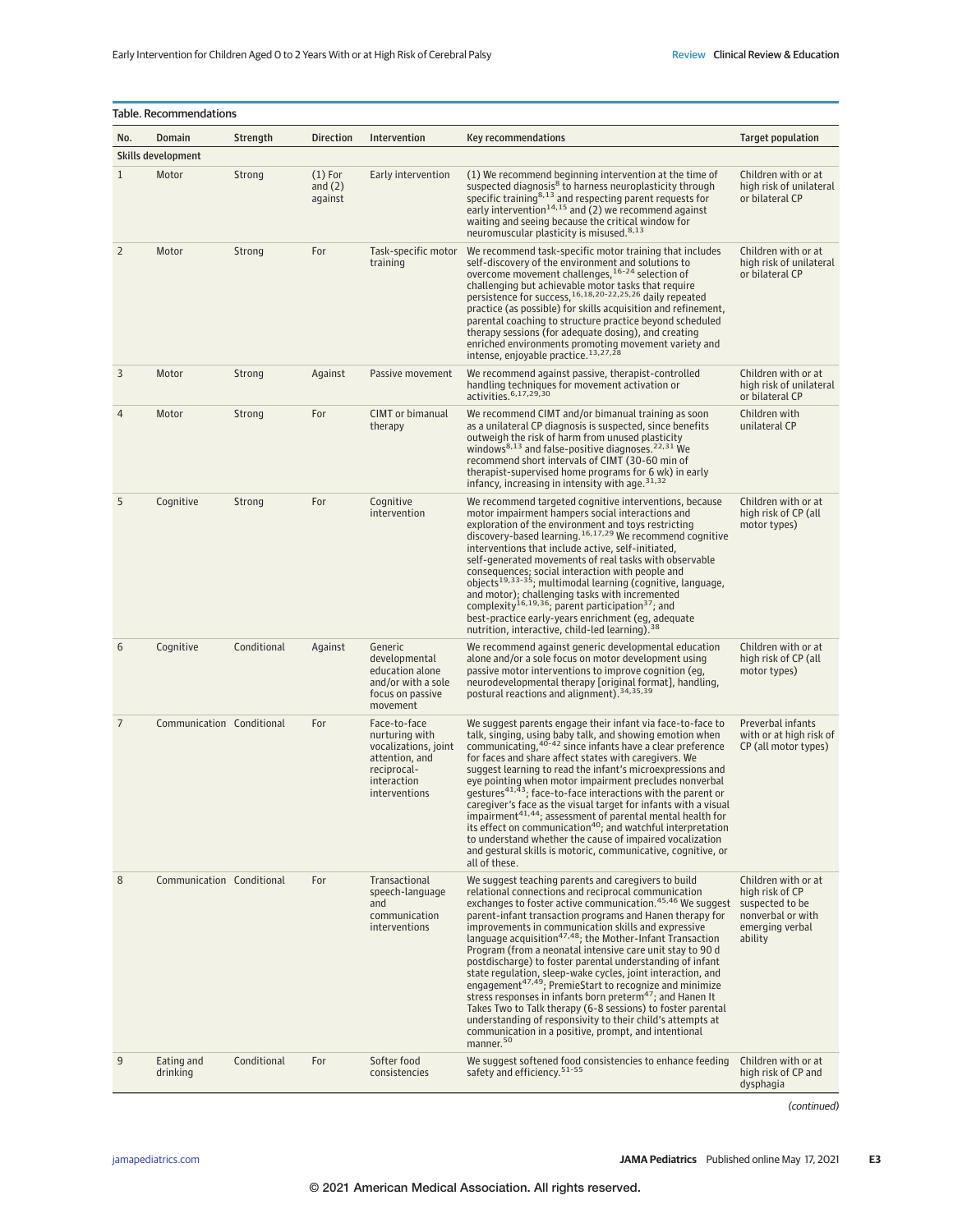|     | Table. Recommendations (continued) |             |                                   |                                                             |                                                                                                                                                                                                                                                                                                                                       |                                                                                                                                                                                   |  |  |  |
|-----|------------------------------------|-------------|-----------------------------------|-------------------------------------------------------------|---------------------------------------------------------------------------------------------------------------------------------------------------------------------------------------------------------------------------------------------------------------------------------------------------------------------------------------|-----------------------------------------------------------------------------------------------------------------------------------------------------------------------------------|--|--|--|
| No. | Domain                             | Strength    | <b>Direction</b>                  | Intervention                                                | Key recommendations                                                                                                                                                                                                                                                                                                                   | <b>Target population</b>                                                                                                                                                          |  |  |  |
| 10  | Eating and<br>drinking             | Conditional | $(1)$ For<br>and $(2)$<br>against | Slightly reclined or<br>upright positioning                 | (1) We suggest a slightly reclined or upright position to<br>enhance feeding safety and efficiency <sup>51-53</sup> and (2) we<br>suggest against very reclined positions that may<br>exacerbate swallowing deficits. <sup>53</sup>                                                                                                   | Children with or at<br>high risk of CP and<br>dysphagia                                                                                                                           |  |  |  |
|     | <b>Complication prevention</b>     |             |                                   |                                                             |                                                                                                                                                                                                                                                                                                                                       |                                                                                                                                                                                   |  |  |  |
| 11  | Vision                             | Conditional | For                               | Correction of<br>strabismus                                 | We suggest surgical correction of strabismus coupled with<br>esotropia and/or exotropia to achieve good alignment of<br>the eyes and sensorial binocular fusion. <sup>56</sup>                                                                                                                                                        | Children with or at<br>high risk of mild CP<br>and strabismus,<br>by 2 y of age                                                                                                   |  |  |  |
| 12  | Vision                             | Conditional | For                               | Visual training                                             | We suggest early visual training programs to improve visual<br>functions and attention to visual stimuli. <sup>57</sup>                                                                                                                                                                                                               | Children with or at<br>high risk of CP and<br>cerebral visual<br>impairment                                                                                                       |  |  |  |
| 13  | Vision                             | Conditional | For                               | Color contrast cues                                         | We suggest early provision of high-contrast/color visual<br>stimulation in an interactive and contingent manner to<br>improve visual orientation and mobility <sup>58-61</sup> and social and<br>physical environment adaptations to accommodate vision,<br>such as high-contrast stimuli and light directed at the<br>visual target. | Children with or at<br>high risk of CP and<br>cerebral visual<br>impairment                                                                                                       |  |  |  |
| 14  | Sleep                              | Conditional | For                               | Sleep hygiene                                               | We suggest implementing sleep hygiene, including<br>structuring a bedtime routine in a dark and quiet<br>environment, <sup>62-66</sup> positive routines, controlled crying and<br>comforting, and gradual extinction or sleep remodeling, as<br>well as written diaries to monitor sleep patterns. <sup>66</sup>                     | Children with or at<br>high risk of CP (all<br>motor types)                                                                                                                       |  |  |  |
| 15  | Sleep                              | Strong      | Against                           | Stimulating<br>activities before<br>bedtime                 | We recommend against stimulating activities, such as<br>watching television or other screens and vigorous play<br>during the lead-in to bedtime; this is to avoid inadequate or<br>poor sleep plus excessive daytime sleepiness. 62-65,67                                                                                             | Children with CP (all<br>motor types)                                                                                                                                             |  |  |  |
| 16  | Sleep                              | Conditional | For                               | Melatonin                                                   | We suggest considering melatonin after discussing risks,<br>benefits, and family preferences. <sup>68-76</sup> Note: melatonin has<br>not been approved for adults, children, or infants by the US<br>Food and Drug Administration.                                                                                                   | Children with or at<br>high risk of CP and<br>poor sleep onset<br>and/or cerebral<br>visual impairment                                                                            |  |  |  |
| 17  | Sleep                              | Conditional | For                               | Apnea<br>management                                         | We suggest conventional staged apnea management<br>approaches (eg, continuous positive airway pressure,<br>steroids, surgical management) and referral to a sleep<br>specialist. <sup>77-79</sup>                                                                                                                                     | Children with or at<br>high risk of CP and<br>sleep apnea                                                                                                                         |  |  |  |
| 18  | Sleep                              | Conditional | For                               | Spasticity<br>management to<br>improve sleep                | We suggest trialing baclofen and/or botulinum toxin to<br>reduce spasms and pain in an effort to improve sleep<br>behavior. 80,81                                                                                                                                                                                                     | Children with or at<br>high risk of CP and<br>sleep disturbance<br>from spasticity                                                                                                |  |  |  |
| 19  | Sleep                              | Conditional | Against                           | Sleep positioning<br>systems                                | We recommend against using sleep positioning systems;<br>they elevate the risk for gastroesophageal reflux, breathing<br>difficulties, and death from unintentional<br>asphyxiation. 64,82,83                                                                                                                                         | Children with or at<br>high risk of CP and<br>sleep disturbance                                                                                                                   |  |  |  |
| 20  | Sleep                              | Conditional | Against                           | Complementary<br>and alternative<br>medicine                | We recommend against osteopathy and acupuncture for<br>improving sleep. 84,85 Benefits do not appear to outweigh<br>harms (eg, anecdotal reports of serious adverse events and<br>poor tolerance, including crying and elevating cortisol<br>levels), and effective alternatives exist.                                               | Children with or at<br>high risk of CP and<br>sleep disturbance                                                                                                                   |  |  |  |
| 21  | Tone                               | Conditional | For                               | Comprehensive<br>hypertonia<br>management                   | We suggest commencement of comprehensive,<br>goal-directed hypertonia management for hypertonia<br>causing pain or interfering with motor development. <sup>86,87</sup><br>Hypertonia management should be considered in<br>conjunction with the selection of motor interventions. <sup>88</sup>                                      | Children with or at<br>high risk of CP and<br>hypertonia                                                                                                                          |  |  |  |
| 22  | Musculoskeletal Conditional        |             | For                               | Regular use of<br>standing<br>equipment for<br>positioning  | We suggest regular use of standing equipment for<br>positioning as part of an active intervention program, to<br>potentially decrease hip migration percentage and<br>maintain hip abduction range of motion. 89-91                                                                                                                   | Children with or at<br>high risk of CP and<br>risk of hip dysplasia,<br>at the age when<br>weight-bearing in<br>standing would begin<br>in children who are<br>non-weight bearing |  |  |  |
| 23  | Musculoskeletal Conditional        |             | For                               | Ankle-foot orthosis                                         | We suggest ankle-foot orthoses should be worn to improve<br>or maintain dorsiflexion range of motion. <sup>92</sup> Note:<br>ankle-foot orthoses may restrict active movement (eg.<br>pulling to stand) but provide stability in standing. The<br>optimal timing for prescription is unknown.                                         | Children with CP at<br>risk of ankle<br>contracture                                                                                                                               |  |  |  |
|     | Parent support                     |             |                                   |                                                             |                                                                                                                                                                                                                                                                                                                                       |                                                                                                                                                                                   |  |  |  |
| 24  | Mental health                      | Conditional | For                               | Evidence-based<br>mental health<br>therapies for<br>parents | We suggest targeted, evidence-based mental health<br>interventions. <sup>93</sup>                                                                                                                                                                                                                                                     | Parents/caregivers<br>experiencing stress,<br>anxiety, depression,<br>or trauma                                                                                                   |  |  |  |

(continued)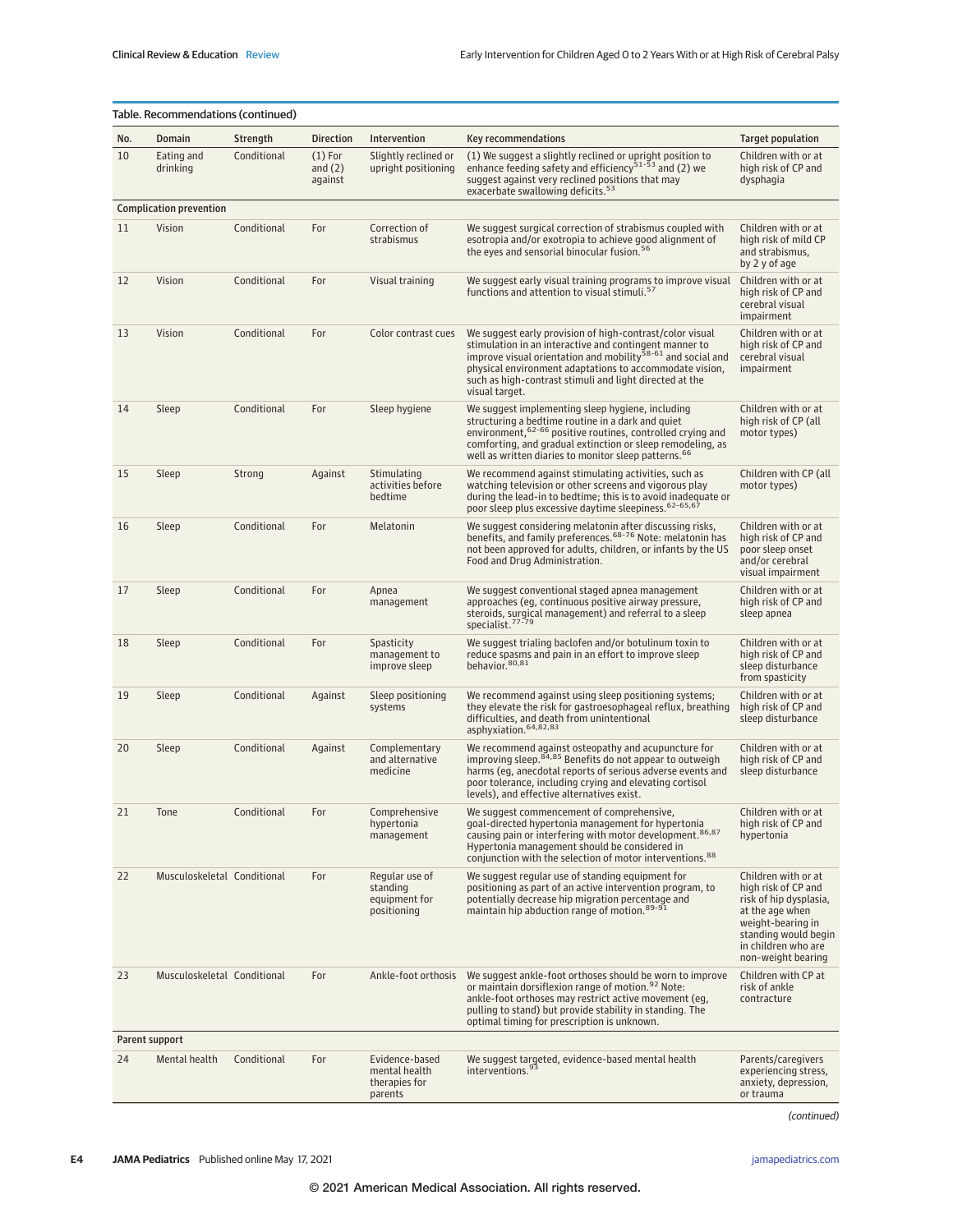| Table. Recommendations (continued) |               |             |                  |                                                              |                                                                                                                                                                                                                              |                                                                                                          |
|------------------------------------|---------------|-------------|------------------|--------------------------------------------------------------|------------------------------------------------------------------------------------------------------------------------------------------------------------------------------------------------------------------------------|----------------------------------------------------------------------------------------------------------|
| No.                                | <b>Domain</b> | Strength    | <b>Direction</b> | Intervention                                                 | Key recommendations                                                                                                                                                                                                          | Target population                                                                                        |
| 25                                 | Mental health | Conditional | For              | Cognitive<br>behavioral therapy                              | We suggest psychological interventions grounded in<br>cognitive behavioral therapy <sup>93,94</sup> to decrease parental<br>depression and anxiety.                                                                          | Parents/caregivers<br>experiencing stress,<br>anxiety, depression,<br>or trauma                          |
| 26                                 | Parenting     | Conditional | For              | Supporting parents<br>to carry out<br>kangaroo care          | We suggest kangaroo care to promote maternal<br>psychological adjustment and strengthening the relational<br>bond. <sup>95</sup>                                                                                             | All infants born<br>preterm or at low<br>birth weight with or<br>at high risk of CP and<br>their mothers |
| 27                                 | Parenting     | Conditional | For              | Musical therapy,<br>including musical<br><i>interactions</i> | We suggest music therapy including musical interactions<br>between parents and their infants to promote infant<br>well-being and reduce maternal anxiety. <sup>96</sup>                                                      | Infants born preterm<br>with or at high risk of<br>CP and their parents                                  |
| 28                                 | Parenting     | Conditional | For              | Attachment support<br>and coaching                           | We suggest coaching parental sensitivity and mutually<br>enjoyable parent-infant interactions (from birth onwards) to<br>foster good parental mental health and well-being and<br>strengthen relational bonds. <sup>94</sup> | All children with or at<br>high risk of CP and<br>their parents                                          |
|                                    |               |             |                  |                                                              |                                                                                                                                                                                                                              |                                                                                                          |

Abbreviations: CIMT, constraint-induced movement therapy; CP, cerebral palsy.

## General Best Practice Guiding Principles

Best practice principles should guide professional interactions and intervention provided to children for all 9 domains (Figure).

- 1. Children diagnosed with or at high risk of CP should be immediately referred for CP-specific and age-specific intervention.<sup>8</sup>
- 2. Goals should be set that are task-specific and context-specific, at the appropriate level of challenge, and updated regularly.25,100 Clinicians should provide coaching and education to increase knowledge and impart support for parents and caregivers.
- 3. Clinicians should support parents and caregivers to build parental capacity and expertise, prioritizing a positive parent-child relationship. Parents' goals and aspirations must be central to the intervention, with parent participation essential. Of particular importance is the need for frequent practice of the activities that lead to skilled movement and functional independence. Intervention environments and professional input are not sufficiently frequent to achieve the goals of early intervention programs.16,25,101

#### Skills Development

## Interventions to Improve Motor Skills (Recommendations 1-4), Applicable to All Types of Cerebral Palsy

Two systematic reviews<sup>17,102</sup> and 9 RCTs<sup>16,18-22,25,26,103</sup> were identified. Child-initiated movement, targeted motor training activities, and task-specific and context-specific exercises have the potential to maximize functional outcomes.<sup>100</sup> Repetition and intensity of practice optimize outcomes. Coaching families to engage their child in playful but targeted training ensures an adequate dose of practice. Therapy approaches that rely on specific therapist handling techniques, such passive simulation of normal movements, were not supported by the evidence. It is important to support families to prioritize their relationship with their child, embed practice into daily routines, and use environmental enrichment to stimulate learning.17,102

## Interventions to Improve Motor Skills (Recommendations 1-4), Applicable to Unilateral Cerebral Palsy (Hemiplegia)

Constraint-induced movement therapy (CIMT) and bimanual therapy<sup>22,26</sup> improve function of the upper limbs in children with unilateral CP, and both are effective in older children with CP at an equal dose.<sup>6</sup> Based on recent studies in children with upper limb asym-

metry, both are recommended with clinical reasoning, including parental preferences to determine the best approach for each child.104

## Interventions to Improve Cognition (Recommendations 5-6), Applicable to All Types of Cerebral Palsy

There were no CP-specific cognitive systematic reviews found for children younger than 2 years. Eleven RCTs<sup>16,19,23,29,33-35,39,105-108</sup> measured effects of early intervention strategies. A Cochrane meta-analysis<sup>109</sup> on the effectiveness of early intervention for infants born preterm supported small sustained gains for cognition. Most studies excluded infants with brain injuries, limiting the application of results to CP.<sup>109</sup> Early technology is assumed important to advance cognition in infants with severe physical disability. One systematic review<sup>110</sup> of the benefits of assistive technology in infants and young children (3 months to 8 years and 9 months) with a range of disabilities supported moderate to large effects on cognitive outcomes. Specific information on CP could not be extracted from this review.<sup>110</sup>

Environmental enrichment plus family engagement in taskspecific and context-specific active learning that incorporates infantgenerated motor and cognitive actions has a positive outcome.<sup>19,111</sup> Tasks and toys may require adaptation or careful selection to accommodate the physical disability, without minimizing environmental and cognitive task demands. Relying on generic developmental education or assuming benefits to cognition resulting from motor intervention alone is insufficient.<sup>111</sup> There are no risks for providing ageappropriate and skill level-appropriate environmental enrichment and encouraging active learning. Parents want to be engaged in supporting their children's development but need support.<sup>112</sup> However, motor interventions with limited engagement of the child or that provide very general developmental education may not affect cognitive development in children with CP younger than 2 years.<sup>105,113</sup>

Interventions to Promote Communication (Recommendations 7-8) There were no CP-specific child speech and language interventions found. Two systematic reviews<sup>43,45</sup> addressed communication for children at high risk, defined as those requiring neonatal intensive care or with other diagnoses who are at high risk for developmental delays. Recommendations do not apply to children with severe hearing loss.

Newborns are nonverbal but communicative. The acquisition of verbal speech and comprehension develops during early childhood.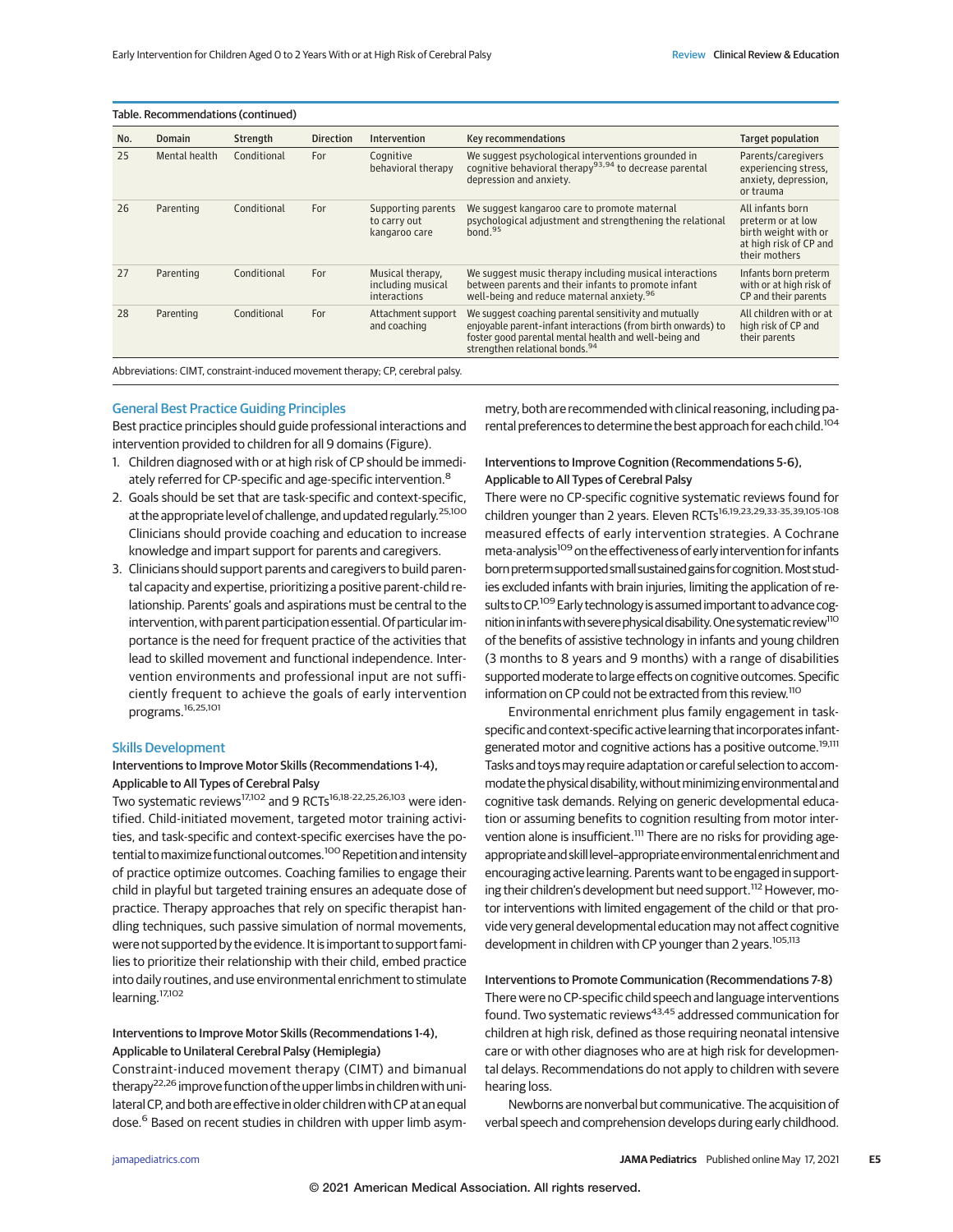

CIMT indicates constraint-induced movement therapy; CP, cerebral palsy; NICU, neonatal intensive care unit.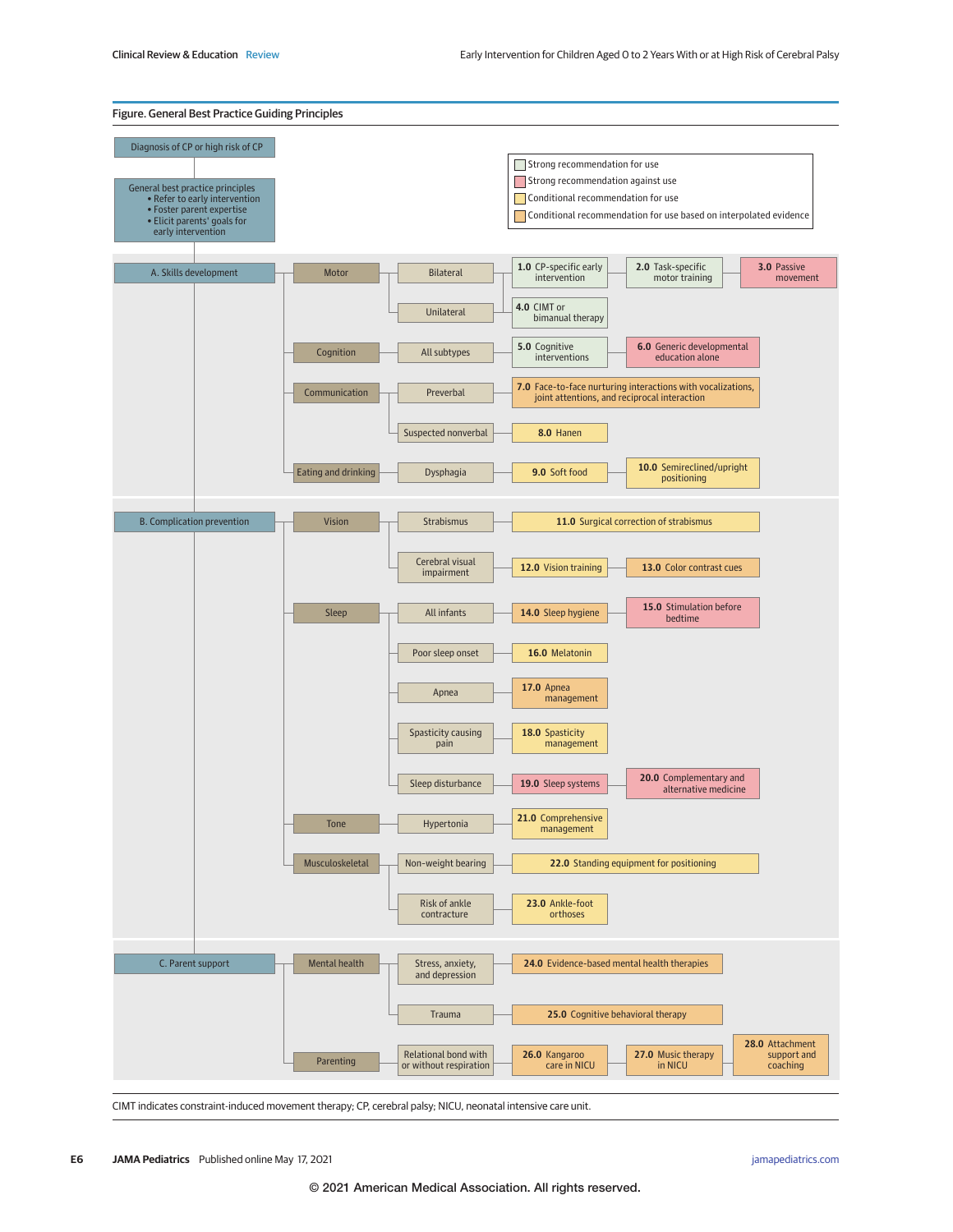Preverbal communication depends on the auditory processing of speech sounds and interpretation of social cues.<sup>40,114-116</sup> Children who are developing typically perceivelanguageasa social behaviorand detect differences between languages and the emotional intent of communicators.<sup>117</sup> One in 2 children with CP have difficulties engaging in reciprocal verbal speech,<sup>118-120</sup> and between 19% and 32% are nonverbal<sup>118,120,121</sup> and may require augmentative and alternative communication.122 The 3 studies on augmentative and alternative communication<sup>110</sup> identified were of insufficient quality to make strong recommendations. Clinicians need to comprehensively consider parents' preferences when offering this intervention.

Longitudinal studies assessing speech outcomes in toddlers with CP indicate that an inability to speak at 2 years is associated with poorer speech and language ability at 4 years.<sup>123</sup> For children with emerging verbal communication and those suspected of being nonverbal, the benefits of parent-child transactional programs (eg, Hanen) include improvements in communication skills and expressive language acquisition.<sup>43,45</sup> Coaching assists parents or caregivers to create an effective environment for child communication. The intensity and group nature of some of the programs might limit feasibility.

## Interventions to Promote Eating and Drinking (Recommendations 9-10), Applicable to Infants and Children With Dysphagia

There were 9 systematic reviews found.<sup>51-53,124-129</sup> One review<sup>52</sup> focused exclusively on children younger than 2 years, with others including broader age groups (eg, 16 months-3 years).

Evidence supports the use of softer food consistencies and upright supported positioning. No risks were reported for modifying food consistencies; however, different food consistencies have been associated with different levels of risk.<sup>54,55</sup> Although improvements<sup>124</sup> in swallowing may be achieved through positioning modifications, reclined positions may exacerbate particular swallowing deficits.<sup>53</sup> Although interventions (ie, oral sensorimotor therapy, parent training, feeding devices, and modifications to positioning and food consistency) may provide benefits, further high-quality research is needed.

There is insufficient evidence regarding the benefits and harms of neuromuscular electrical stimulation, oral sensorimotortherapy, or surgical interventions (eg, gastrostomy) to inform recommendations. For children at considerable risk of aspiration, gastrostomy may be the only viable intervention to provide adequate nutrition.

#### Complication Prevention

### Interventions to Improve Vision (Recommendations 11-13)

One in 10 children with CP have severe vision impairment or blindness<sup>7</sup>; up to 70% have some cerebral visual impairment.<sup>130</sup> Cerebral visual impairment is not often diagnosed in children younger than 2 years. One systematic review<sup>131</sup> found only a few studies on vision interventions in infants and children with CP or at risk.

Applicable to Infants and Children With Mild CP and Strabismus | Children with CP may have strabismus.<sup>56</sup> Untreated strabismus causes a loss of depth perception, double vision, visual disorientation, and lower self-esteem.<sup>132</sup> For children with amblyopia, occlusion therapy using an eye patch to cover the nonamblyopic eye is usual care.<sup>56</sup> Early surgical correction of esotropia and exotropia may be beneficial when performed to approximate surgery schedules for children developing typically; surgeries completed by 2 years are optimal. Some experts recommend early surgery for mild CP, to gain better-quality fusion.

Applicable to Infants and Children With Confirmed or Suspected Cerebral Visual Impairment | Early commencement of visual training is recommended to improve attention to visual stimuli and the use of available visual functions.<sup>58</sup> Within the context of parent-child interactions and goal-oriented play, the social and physical environment should be visually adapted to meet the child's needs.<sup>133</sup> Highcontrast stimuli, light directed at the visual target, and multisensory experiences are recommended.57,59

#### Interventions to Promote Sleep (Recommendations 14-20)

Applicable to All Types of Cerebral Palsy | No systematic reviews or RCTs were identified on sleep intervention for children younger than 2 years. Most of the published research on interventions was about other neurodevelopmental disorders.62-65,134,135

Children with CP are 5 times more likely to have a sleep disorder than children developing typically.<sup>62-65</sup> Sleep disturbances negatively affect quality of life for children and parents, with treatment having the potential to improve the well-being of the whole family.<sup>134</sup> Caregiver-provided interventions for children younger than 2 years were ranked as the most preferable interventions in a large survey of parents of children with CP. Untreated sleep disturbance can seriously affect academic performance and behavior.<sup>136</sup> Clinicians should identify the cause of the disturbance (eg, apnea, epilepsy, anxiety, pain, spasticity, cerebral visual impairment, reflux) and apply evidence-based interventions. 63,65,135

Treatment for sleep disorders should establish good sleep hygiene with parent-based education and behavioral interventions with parental preferences for sleep interventions.<sup>62,66,67,137-139</sup> A structured, age-appropriate bedtime routine and a dark and quiet environment should be promoted. Maintaining regular bedtime and waking times may strengthen and train circadian mechanisms to promote rapid sleep onset. Potentially stimulating activities, such as watching television or other screens and vigorous play, should be avoided prior to bedtime. <sup>62-65</sup> Educating parents about sleep and the treatable influences that promote or disrupt sleep is recommended, as is creating a quiet but enjoyable bedtime routine and moving gradually toward the child's sleep onset.<sup>137,138</sup>

Controlled crying or modified extinction (ie, structured fading of parental/caregiver presence and physical contact to teach tolerance) is recommended to reduce crying and teach solo sleeping in infants developing typically. The approach is supported by multiple clinical trials and efficacious for fading resistance to bedtime and nighttime awakenings in toddlers.<sup>139</sup> Sleep experts have cautioned against using extinction behavioral techniques in infants younger than 6months, because crying increases cortisol levels (potentially affecting brain development) and affects attachment.<sup>140</sup> These concerns are less prevalent for modified extinction protocols incorporating parent responsivity.<sup>141</sup> These recommendations may be applicable, despite the lack of empirical research in the CP population, and have been conditionally recommended.

Applicable to Infants and Children With Poor Sleep Onset | Specific drugs, such as melatonin, are used for disturbed sleep in children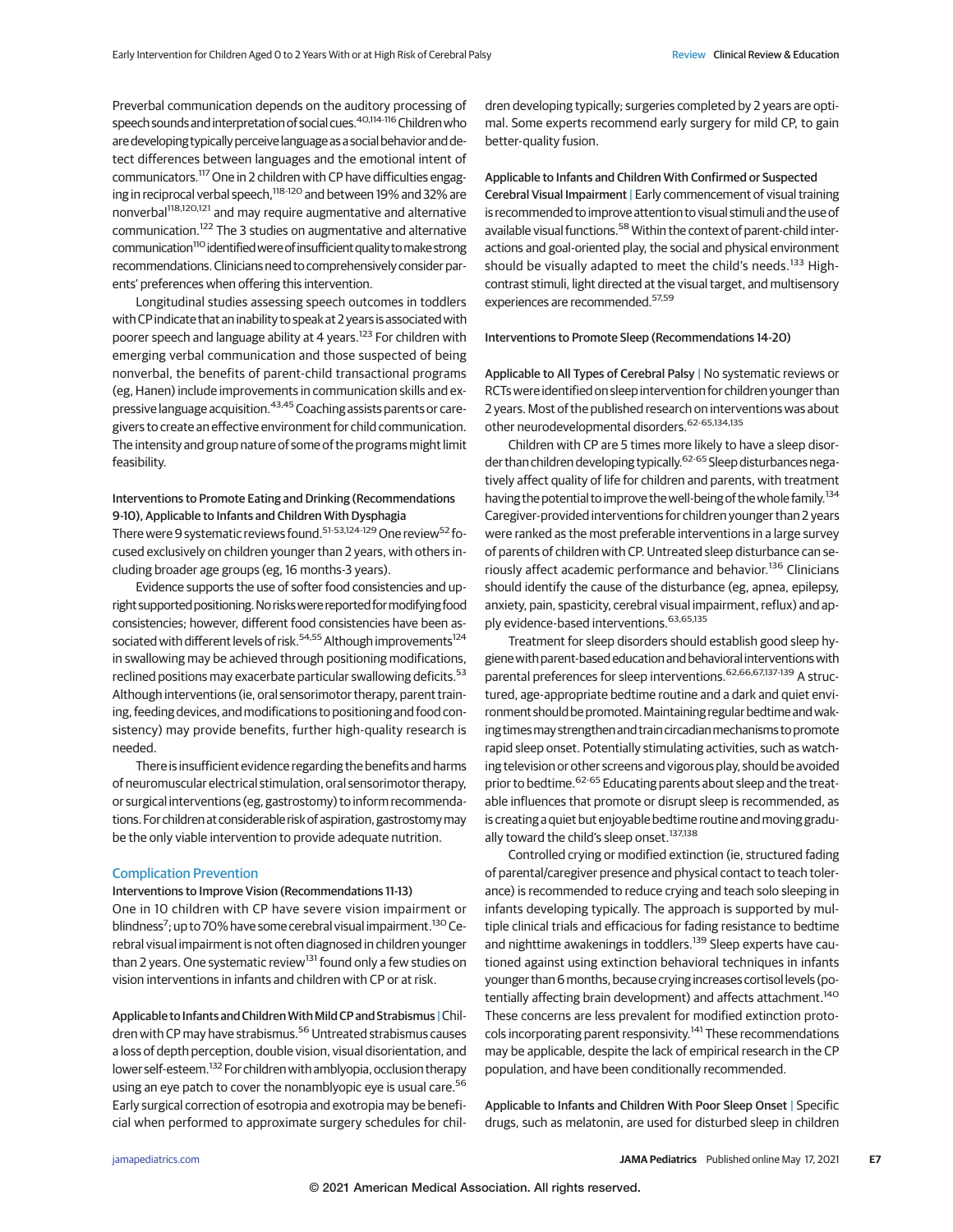with neurological dysfunction, including those with visual impairment with poor day-night light differentiation.<sup>65,68-73</sup> Melatonin can increase seizure activity in rare cases<sup>74</sup>; however, recent studies have not confirmed this proconvulsive effect of melatonin, even in children with active epilepsy.75,142

Applicable to Infants and Children With Sleep Apnea | Infants and children with CP can have sleep apnea, and the risks of harm from untreated apnea are serious.<sup>62,143</sup> Conventional, staged apnea management approaches are recommended (eg, continuous positive airway pressure, steroids, and surgical management).<sup>77,78</sup>

There is little research posthospital discharge on effective treatment of apnea in infants and children with or at high risk of cerebral palsy; nor is there consensus from systematic reviews on apneamanagement in children developing typically.<sup>78,79</sup> Less invasive interventions are tried, first including continuous positive airway pressure and intranasal steroids, although infants and children often have poor tolerance to continuous positive airway pressure.<sup>78,79</sup> Referral to a sleep specialist is recommended.

## Applicable to Infants and Children With Sleep Disturbance Due to

Spasticity | Infants with severe physical disability may experience severe sleepdisturbance frominvoluntarymovements,painarising from muscle spasms, and/or hypertonia. Given the long-term detrimental effects of sleep disorders, baclofen and/or Botulinum toxin A should be considered to reduce spasms and pain to improve sleep.<sup>80,144</sup>

Applicable to Infants and Children With Sleep Disturbance | For infants awoken by extraneous movements, nonpharmacological management, including safe swaddling, may help dampen these movements.<sup>82</sup> Care should be taken to ensure the hips are not positioned in extension and adduction because of the risk of hip dysplasia.<sup>83</sup> Sleep positioning systems are not recommended<sup>64</sup> for infants, given the elevated risk for gastroesophageal reflux, breathing difficulties, and death.

Families may wish to trial complementary and alternative medicine treatments (such as osteopathy or massage), but the evidence is sparse and controversial for improving sleep.<sup>84,145-147</sup> There are anecdotal reports of harm and low tolerance. Potential benefits vs harms need to be weighed (such as crying during treatment, procedural anxiety), and the treatments are not recommended because effective alternatives exist.

#### Interventions to Promote Reduction in Muscle Tone

(Recommendation 21), Applicable to Infants and Children With Hypertonia

There was 1 systematic review found for the study population.<sup>88</sup> Management of tone in young children is not well described, with minimal high-quality evidence supporting pharmacological management for children younger than 2 years.

Hypertonicity is a major contributor to secondary impairments that progressively leads to activity and participation restrictions.<sup>148</sup> Secondary impairments include the development of contractures and deformities,<sup>149</sup> muscle stiffness, and abnormal motor control. Pharmacological management of hypertonia in children with CP is the standard of care in most high-income countries.

For hypertonia causing pain or interfering with motor development, management should be considered. Treatment planning should consider the child's functional, personal, and environmental factors and be goal directed. There is limited evidence to suggest botulinum toxin is safe and effective for hypotonia management in children younger than 2 years when administered within a comprehensive treatment program. The outcome of botulinum toxin on developing muscle is unknown, and a conservative approach is recommended. A systematic review<sup>150</sup> identifying the rate of adverse events in children younger than 2 years was consistent with the existing literature for children older than 2 years, in whom adverse events are typically mild and localized.<sup>151</sup> Management must be regularly monitored using standardized measurements of tone to inform decision-making.

# Interventions to Prevent Musculoskeletal Impairments (Recommendations 22-23)

There were no systematic reviews or RCTs found for interventions to prevent musculoskeletal impairments for our population. There are 2 RCTs<sup>92,152</sup> for older children with CP. There is high-quality evidencewith promising results for increasing bonemineral densitywith a standing program. <sup>89</sup> Several studies included children younger than 5 years in addition to older children. Prevention of impairments should begin before age 2 years, and there is evidence of effective treatments for children older than 2 years.

Applicable to Infants and Children Who Are Non-Weight Bearing | The benefits of weight-bearing through standing is supported even in children younger than 5 years with CP. Standing equipment, including prone and supine standers and thermoplastic standing shells, are commonly used in infants and children requiring support. In older children with CP, regular standing in equipment is associated with improved bone density,<sup>153</sup> but this appears not to have been confirmed in those younger than 2 years. Standing support should be usedwhen necessary to complement a treatment plan that primarily promotes action.

Applicable to Infants and Children With Risk of Ankle Contracture | Ankle-foot orthoses may be beneficial<sup>92</sup> for maintaining range of motion and standing but may restrict active movement. There was insufficient evidence to recommend the timing of ankle-foot orthoses in infants and children with CP.

#### Parent Support

Mental Health and Parenting (Recommendations 24-28), Applicable to Parents Who Experience Stress, Anxiety, Depression, or Trauma No systematic reviews and 3 RCTs<sup>19,33,105</sup> met inclusion criteria. Using broader age search terms and snowballing, a further 6 reviews93,94,96,154,155 were identified.

Parents of children with CP are at higher risk of mental health problems. Interventions targeting parent-infant interaction, psychosocial support, and psychoeducation may be helpful for strengthening parent-infant relationships and parental mental health.<sup>154</sup> For the infant in intensive care, skin-to-skin contact (kangaroo care)<sup>95</sup> and music therapy<sup>96</sup> can be helpful. Cognitive behavioral therapy has benefits for ameliorating parental depressive and anxious symptoms.<sup>93,94</sup> Parenting interventions that incorporate acceptance and commitment therapy demonstrate improvements in maternal mental health for families of older children.<sup>156</sup>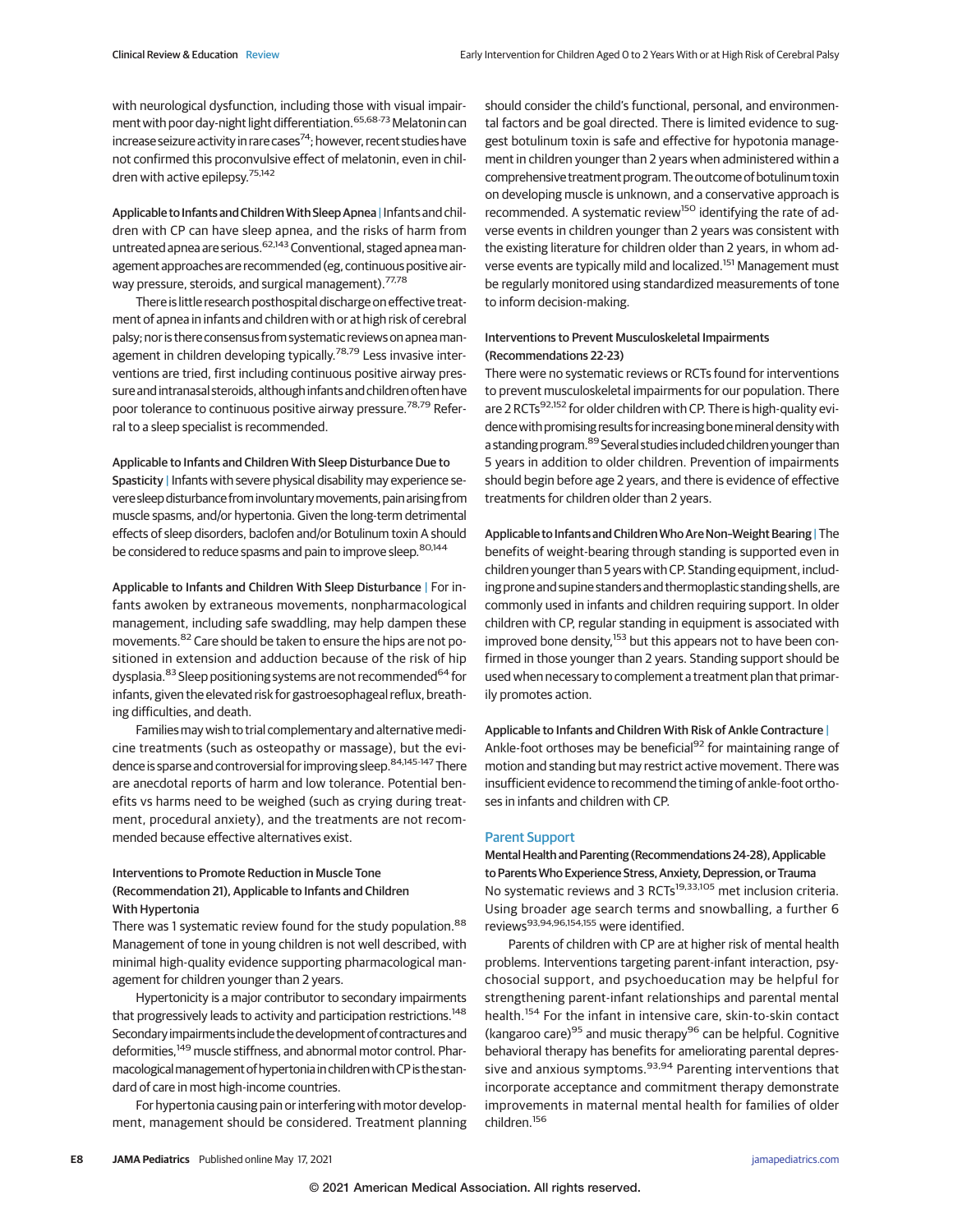# **Discussion**

We strongly recommend a comprehensive multidisciplinary approach. When an infant is diagnosed with or at high risk for CP, we recommend comprehensive screening for comorbidities. Feeding and sleep disorders may interfere with motor and cognitive skills because the infant is trying to learn in a suboptimal background of pain, low caloric fuel, and irritability. Anticipating secondary impairments enables timely access to interventions, which requires intentional communication among professionals.<sup>14,112</sup> Evidence-based and empathic communication with parents is necessary as new issues and concerns are raised, empowering parents to seek help.<sup>157</sup> Supporting parents and their relationship with their child is fundamental to comprehensive early intervention; however, it is not always prioritized. Evidence from studies of parents of infants born preterm indicates probable benefits from interventions that focus on the supporting parenting role; however, we found little evidence that specifically addressed parent interventions after an early diagnosis.<sup>158</sup> Evidence-based mental health interventions are applicable to parents of infants and children newly diagnosed with CP.

There were no CP-specific RCTs found on improving sleep or communication. Low-level evidence for augmentative and alterna-

#### ARTICLE INFORMATION

**Accepted for Publication:** March 12, 2021.

#### **Published Online:** May 17, 2021. doi[:10.1001/jamapediatrics.2021.0878](https://jamanetwork.com/journals/jama/fullarticle/10.1001/jamapediatrics.2021.0878?utm_campaign=articlePDF%26utm_medium=articlePDFlink%26utm_source=articlePDF%26utm_content=jamapediatrics.2021.0878)

**Author Affiliations:** Cerebral Palsy Alliance Research Institute, Brain Mind Centre, Discipline of Child and Adolescent Health, The University of Sydney, Sydney, New South Wales, Australia (C. Morgan, Badawi, Karlsson, McIntyre, Thornton); University of Southern California, Los Angeles (Fetters, Dusing); Department of Clinical and Molecular Medicine, Norwegian University of Science and Technology, Trondheim, Norway (Adde); Clinic and Clinical Services, St Olavs Hospital, Trondheim University Hospital, Trondheim, Norway (Adde); Grace Centre for Newborn Care, Children's Hospital at Westmead, Westmead, New South Wales, Australia (Badawi, Loughran-Fowlds); IRCCS Fondazione Stella Maris, Pisa, Italy (Bancale, Chorna, Cioni, Guzzetta); The University of Queensland, St Lucia, Queensland, Australia (Boyd, Mak, Whittingham); University of Pisa, Pisa, Italy (Cioni, Guzzetta); National Institutes' of Health, Bethesda, Maryland (Damiano); Faculty of Rehabilitation Medicine, University of Alberta, Edmonton, Alberta, Canada (Darrah); University Medical Center Utrecht, Utrecht University, Utrecht, the Netherlands (de Vries); Division of Phoniatrics, Medical University of Graz, Austria (Einspieler); Karolinska Institutet, Stockholm, Sweden (Eliasson, Krumlinde-Sundholm); University of California, San Francisco, San Francisco (Ferriero); Holland Bloorview Kids Rehabilitation Hospital, Department of Paediatrics, University of Toronto, Toronto, Ontario, Canada (Fehlings); Department of Women's and Children's Health, Karolinska Institutet, Stockholm, Sweden (Forssberg); Teachers College, Columbia University, New York, New York (Gordon); The Royal Children's Hospital,

Melbourne, Australia (Greaves, A. Morgan); Department of Pediatrics, University of Groningen, University Medical Center Groningen, Groningen, the Netherlands (Hadders-Algra); Duquesne University, Pittsburgh, Pennsylvania (Harbourne); University Children's Hospital Zurich, Zurich, Switzerland (Latal); Nationwide Children's Hospital, The Ohio State University, Columbus (Maitre); Orygen, Parkville, Victoria, Australia (Mei); University of Melbourne, Parkville, Victoria, Australia (Mei, A. Morgan); Murdoch Children's Research Institute, Melbourne, Victoria, Australia (Mei, A. Morgan, Sanchez, Spittle); Makerere University, Kampala, Uganda (Kakooza-Mwesige); Pediatric Neurology Unit, Fondazione Policlinico Universitario A. Gemelli, Universitá Cattolica del Sacro Cuore, Rome, Italy (Romeo); Department of Physiotherapy, University of Melbourne, Parkville, Victoria, Australia (Spittle); The University of Sydney, Sydney, Australia (Shepherd, Novak); Perth Children's Hospital, Nedlands, Western Australia, Australia (Valentine); Curtin University, Perth, Australia (Ward); Eugene Child Development and Rehabilitation Center, Oregon Health and Science University, Eugene (Zamany).

**Author Contributions:** Drs C. Morgan and Fetters had full access to all of the data in the study and take responsibility for the integrity of the data and the accuracy of the data analysis. Concept and design: C. Morgan, Fetters, Adde, Badawi, Boyd, Cioni, de Vries, Dusing, Ferriero, Gordon, Greaves, Guzzetta, Loughran-Fowlds, Maitre, Romeo, Sanchez, Spittle, Shepherd, Valentine, Novak.

Acquisition, analysis, or interpretation of data: C. Morgan, Fetters, Adde, Bancale, Boyd, Chorna, Damiano, Darrah, Dusing, Einspieler, Eliasson, Fehlings, Forssberg, Guzzetta, Hadders-Algra, Harbourne, Karlsson, Krumlinde-Sundholm, Latal, Mak, Maitre, McIntyre, Mei, A. Morgan, Kakooza-Mwesige, Sanchez, Spittle, Thornton,

tive communication appears promising, but more rigorous studies are needed. Interventions to improve visual function and cognition are lacking, despite these co-impairments affecting quality of life.

The heterogeneity of motor severity compounded by varying comorbidities confound between-group differences in RCTs. Intervention trials may discover true effects when samples include participants with similar types, topographies, or severities. Challenges, such as small sample sizes, heterogeneity, and group designs that calculate mean results, are problematic. Advanced statistical techniques, such as bayesian modeling, pragmatic trials, and adaptive designs, might provide answers.

#### Limitations

There are limited studies from the target population. Many trials are currently underway, and recommendations may change. We excluded literature published in languages other than English.

## **Conclusions**

Intervention should begin at diagnosis of CP or high risk of CP. Early targeted intervention builds on a critical developmental time for plasticity of developing systems. Intervention referrals for each domain should be specific to the recommendations.

> Valentine, Ward, Whittingham, Zamany, Novak. Drafting of the manuscript: C. Morgan, Fetters, Boyd, Chorna, Dusing, Greaves, Harbourne, Krumlinde-Sundholm, Maitre, A. Morgan, Romeo, Sanchez, Spittle, Valentine, Ward, Whittingham, Zamany, Novak.

Critical revision of the manuscript for important intellectual content: C. Morgan, Fetters, Adde, Badawi, Bancale, Boyd, Cioni, Damiano, Darrah, de Vries, Dusing, Einspieler, Eliasson, Ferriero, Fehlings, Forssberg, Gordon, Guzzetta, Hadders-Algra, Karlsson, Krumlinde-Sundholm, Latal, Loughran-Fowlds, Mak, Maitre, McIntyre, Mei, A. Morgan, Kakooza-Mwesige, Romeo, Sanchez, Spittle, Shepherd, Thornton, Valentine, Whittingham, Zamany, Novak. Statistical analysis: Mak, Sanchez. Obtained funding: Sanchez. Administrative, technical, or material support: C. Morgan, Bancale, Chorna, Damiano, Dusing, Harbourne, Mei, A. Morgan, Sanchez, Spittle, Shepherd, Valentine, Ward, Zamany, Novak. Supervision: Fetters, Adde, Badawi, de Vries, Eliasson, Guzzetta, Hadders-Algra, Maitre, Kakooza-Mwesige, Romeo, Novak. Other—consumer representation in research: **Thornton** 

**Conflict of Interest Disclosures:** Dr C. Morgan reported grants from National Health and Medical Research Council during the conduct of the study and being a trust-certified tutor with General Movements outside the submitted work. Dr Harbourne reported grants from the US Department of Education outside the submitted work. Dr Maitre reported receiving consultancy fees and equity from Thrive Neuromedical outside the submitted work; in addition, Dr Maitre had a patent for provisional application (GMAT; No. 2020-029) licensed to Enlighten Mobility outside the submitted work. Dr Kakooza-Mwesige reported grants from Swedish Research Council to fund a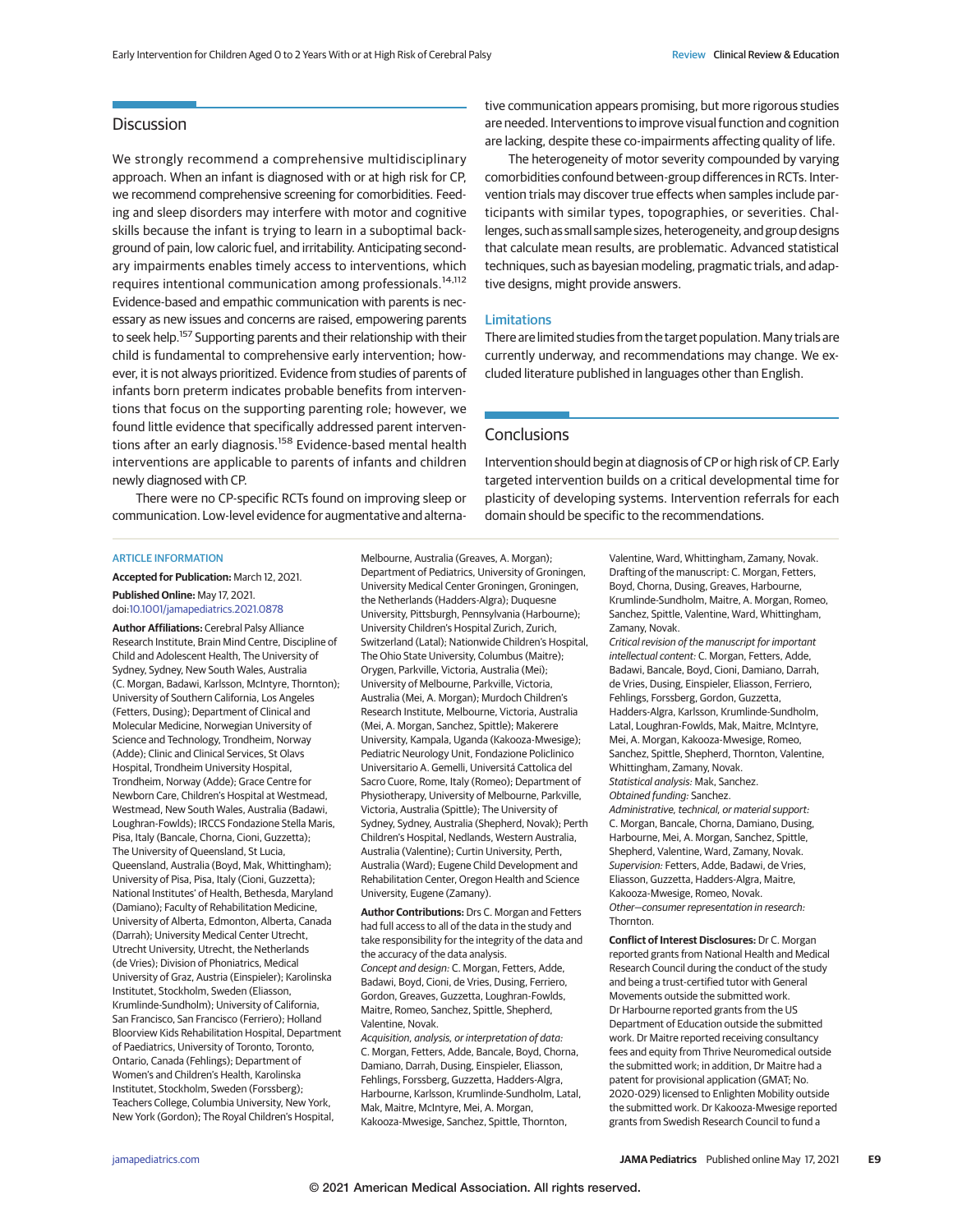cerebral palsy study in Uganda during the conduct of the study. No other disclosures were reported.

**Funding/Support:** Dr Fetters receiving funding through a Fulbright Senior Scholar Award for collection, management, analysis, and interpretation of the data and preparation of the manuscript. Dr Guzzetta was supported by grant R 15-96 from the Mariani Foundation of Milan.

**Role of the Funder/Sponsor:** The funders had no role in the design and conduct of the study; collection, management, analysis, and interpretation of the data; preparation, review, or approval of the manuscript; and decision to submit the manuscript for publication.

**Additional Information:** Drs C. Morgan, Fetters, and Novak were study cochairs.

#### **REFERENCES**

**1**. Centers for Disease Control and Prevention. Cerebral Palsy. Published 2020. Accessed April 7, 2021. <https://www.cdc.gov/ncbddd/cp/index.html>

**2**. Cerebral Palsy Alliance Research Institute. Australian Cerebral Palsy Register Report. Cerebral Palsy Alliance Research Institute;2018.

**3**. Gincota Bufteac E, Andersen GL, Torstein V, Jahnsen R. Cerebral palsy in Moldova: subtypes, severity and associated impairments. BMC Pediatr. 2018;18(1):332. doi[:10.1186/s12887-018-1305-6](https://dx.doi.org/10.1186/s12887-018-1305-6)

**4**. Khandaker G, Muhit M, Karim T, et al. Epidemiology of cerebral palsy in Bangladesh: a population-based surveillance study. Dev Med Child Neurol. 2019;61(5):601-609. doi[:10.1111/](https://dx.doi.org/10.1111/dmcn.14013) [dmcn.14013](https://dx.doi.org/10.1111/dmcn.14013)

**5**. Kakooza-Mwesige A, Andrews C, Peterson S, Wabwire Mangen F, Eliasson AC, Forssberg H. Prevalence of cerebral palsy in Uganda: a population-based study. Lancet Glob Health. 2017; 5(12):e1275-e1282. doi[:10.1016/S2214-109X\(17\)](https://dx.doi.org/10.1016/S2214-109X(17)30374-1) [30374-1](https://dx.doi.org/10.1016/S2214-109X(17)30374-1)

**6**. Novak I, Morgan C, Fahey M, et al. State of the evidence traffic lights 2019: systematic review of interventions for preventing and treating children with cerebral palsy. Curr Neurol Neurosci Rep. 2020; 20(2):3. doi[:10.1007/s11910-020-1022-z](https://dx.doi.org/10.1007/s11910-020-1022-z)

**7**. Novak I, Hines M, Goldsmith S, Barclay R. Clinical prognostic messages from a systematic review on cerebral palsy. Pediatrics. 2012;130(5):e1285-e1312. doi[:10.1542/peds.2012-0924](https://dx.doi.org/10.1542/peds.2012-0924)

**8**. Novak I, Morgan C, Adde L, et al. Early, accurate diagnosis and early intervention in cerebral palsy: advances in diagnosis and treatment. JAMA Pediatr. 2017;171(9):897-907. doi[:10.1001/jamapediatrics.](https://jamanetwork.com/journals/jama/fullarticle/10.1001/jamapediatrics.2017.1689?utm_campaign=articlePDF%26utm_medium=articlePDFlink%26utm_source=articlePDF%26utm_content=jamapediatrics.2021.0878) [2017.1689](https://jamanetwork.com/journals/jama/fullarticle/10.1001/jamapediatrics.2017.1689?utm_campaign=articlePDF%26utm_medium=articlePDFlink%26utm_source=articlePDF%26utm_content=jamapediatrics.2021.0878)

**9**. Spittle AJ, Morgan C, Olsen JE, Novak I, Cheong JLY. Early diagnosis and treatment of cerebral palsy in children with a history of preterm birth. Clin Perinatol. 2018;45(3):409-420. doi[:10.1016/](https://dx.doi.org/10.1016/j.clp.2018.05.011) [j.clp.2018.05.011](https://dx.doi.org/10.1016/j.clp.2018.05.011)

**10**. Brouwers MC, Kho ME, Browman GP, et al; AGREE Next Steps Consortium. AGREE II: advancing guideline development, reporting and evaluation in health care. CMAJ. 2010;182(18): E839-E842. doi[:10.1503/cmaj.090449](https://dx.doi.org/10.1503/cmaj.090449)

**11**. da Costa Santos CM, de Mattos Pimenta CA, Nobre MR. The PICO strategy for the research question construction and evidence search. Rev Lat Am Enfermagem. 2007;15(3):508-511. doi[:10.1590/](https://dx.doi.org/10.1590/S0104-11692007000300023) [S0104-11692007000300023](https://dx.doi.org/10.1590/S0104-11692007000300023)

**12**. Burns PB, Rohrich RJ, Chung KC. The levels of evidence and their role in evidence-based medicine. Plast Reconstr Surg. 2011;128(1):305-310. doi[:10.1097/PRS.0b013e318219c171](https://dx.doi.org/10.1097/PRS.0b013e318219c171)

**13**. Kolb B, Harker A, Gibb R. Principles of plasticity in the developing brain. Dev Med Child Neurol. 2017; 59(12):1218-1223. doi[:10.1111/dmcn.13546](https://dx.doi.org/10.1111/dmcn.13546)

**14**. Byrne R, Noritz G, Maitre NL; NCH Early Developmental Group. Implementation of early diagnosis and intervention guidelines for cerebral palsy in a high-risk infant follow-up clinic. Pediatr Neurol. 2017;76:66-71. doi[:10.1016/j.pediatrneurol.](https://dx.doi.org/10.1016/j.pediatrneurol.2017.08.002) [2017.08.002](https://dx.doi.org/10.1016/j.pediatrneurol.2017.08.002)

**15**. Guttmann K, Flibotte J, DeMauro SB. Parental perspectives on diagnosis and prognosis of neonatal intensive care unit graduates with cerebral palsy.J Pediatr. 2018;203:156-162. doi[:10.1016/](https://dx.doi.org/10.1016/j.jpeds.2018.07.089) [j.jpeds.2018.07.089](https://dx.doi.org/10.1016/j.jpeds.2018.07.089)

**16**. Dusing SC, Harbourne RT, Lobo MA, et al. A physical therapy intervention to advance cognitive and motor skills: a single subject study of a young child with cerebral palsy. Pediatr Phys Ther. 2019;31(4):347-352. doi[:10.1097/PEP.](https://dx.doi.org/10.1097/PEP.0000000000000635) [0000000000000635](https://dx.doi.org/10.1097/PEP.0000000000000635)

**17**. Morgan C, Darrah J, Gordon AM, et al. Effectiveness of motor interventions in infants with cerebral palsy: a systematic review. Dev Med Child Neurol. 2016;58(9):900-909. doi[:10.1111/dmcn.13105](https://dx.doi.org/10.1111/dmcn.13105)

**18**. Campbell SK, Cole W, Boynewicz K, et al. Behavior during tethered kicking in infants with periventricular brain injury. Pediatr Phys Ther. 2015;27 (4):403-412. doi[:10.1097/PEP.0000000000000173](https://dx.doi.org/10.1097/PEP.0000000000000173)

**19**. Morgan C, Novak I, Dale RC, Guzzetta A, Badawi N. Single blind randomised controlled trial of GAME (Goals–Activity–Motor Enrichment) in infants at high risk of cerebral palsy. Res Dev Disabil. 2016;55: 256-267. doi[:10.1016/j.ridd.2016.04.005](https://dx.doi.org/10.1016/j.ridd.2016.04.005)

**20**. Kolobe THA, Fagg AH. Robot reinforcement and error-based movement learning in infants with and without cerebral palsy. Phys Ther. 2019;99(6): 677-688. doi[:10.1093/ptj/pzz043](https://dx.doi.org/10.1093/ptj/pzz043)

**21**. Holmström L, Eliasson AC, Almeida R, et al. Efficacy of the small step program in a randomized controlled trial for infants under 12 months old at risk of cerebral palsy (CP) and other neurological disorders.J Clin Med. 2019;8(7):E1016. doi[:10.](https://dx.doi.org/10.3390/jcm8071016) [3390/jcm8071016](https://dx.doi.org/10.3390/jcm8071016)

**22**. Eliasson AC, Nordstrand L, Ek L, et al. The effectiveness of Baby-CIMT in infants younger than 12 months with clinical signs of unilateral-cerebral palsy; an explorative study with randomized design. Res Dev Disabil. 2018;72:191-201. doi[:10.1016/](https://dx.doi.org/10.1016/j.ridd.2017.11.006) [j.ridd.2017.11.006](https://dx.doi.org/10.1016/j.ridd.2017.11.006)

**23**. Hielkema T, Blauw-Hospers CH, Dirks T, Drijver-Messelink M, Bos AF, Hadders-Algra M. Does physiotherapeutic intervention affect motor outcome in high-risk infants? an approach combining a randomized controlled trial and process evaluation. Dev Med Child Neurol. 2011;53 (3):e8-e15. doi[:10.1111/j.1469-8749.2010.03876.x](https://dx.doi.org/10.1111/j.1469-8749.2010.03876.x)

**24**. Akhbari Ziegler S, Dirks T, Hadders-Algra M. Coaching in early physical therapy intervention: the COPCA program as an example of translation of theory into practice. Disabil Rehabil. 2019;41(15): 1846-1854. doi[:10.1080/09638288.2018.1448468](https://dx.doi.org/10.1080/09638288.2018.1448468)

**25**. Morgan C, Novak I, Dale RC, Badawi N. Optimising motor learning in infants at high risk of cerebral palsy: a pilot study. BMC Pediatr. 2015;15 (30):30. doi[:10.1186/s12887-015-0347-2](https://dx.doi.org/10.1186/s12887-015-0347-2)

**26**. Chamudot R, Parush S, Rigbi A, Horovitz R, Gross-Tsur V. Effectiveness of modified constraint-induced movement therapy compared with bimanual therapy home programs for infants with hemiplegia: a randomized controlled trial. Am J Occup Ther. 2018;72(6):p1, p9. doi[:10.5014/](https://dx.doi.org/10.5014/ajot.2018.025981) [ajot.2018.025981](https://dx.doi.org/10.5014/ajot.2018.025981)

**27**. Will B, Galani R, Kelche C, Rosenzweig MR. Recovery from brain injury in animals: relative efficacy of environmental enrichment, physical exercise or formal training (1990-2002). Prog Neurobiol. 2004;72(3):167-182. doi[:10.1016/](https://dx.doi.org/10.1016/j.pneurobio.2004.03.001) [j.pneurobio.2004.03.001](https://dx.doi.org/10.1016/j.pneurobio.2004.03.001)

**28**. Nithianantharajah J, Hannan AJ. Enriched environments, experience-dependent plasticity and disorders of the nervous system. Nat Rev Neurosci. 2006;7(9):697-709. doi[:10.1038/nrn1970](https://dx.doi.org/10.1038/nrn1970)

**29**. Blauw-Hospers CH, Dirks T, Hulshof LJ, Bos AF, Hadders-Algra M. Pediatric physical therapy in infancy: from nightmare to dream? a two-arm randomized trial. Phys Ther. 2011;91(9):1323-1338. doi[:10.2522/ptj.20100205](https://dx.doi.org/10.2522/ptj.20100205)

**30**. Zanon MA, Pacheco RL, Latorraca COC, Martimbianco ALC, Pachito DV, Riera R. Neurodevelopmental treatment (Bobath) for children with cerebral palsy: a systematic review. J Child Neurol. 2019;34(11):679-686. doi[:10.1177/](https://dx.doi.org/10.1177/0883073819852237) [0883073819852237](https://dx.doi.org/10.1177/0883073819852237)

**32**. Chamudot R, Parush S, Rigbi A, Horovitz R, Gross-Tsur V. Effectiveness of modified constraint-induced movement therapy compared with bimanual therapy home programs for infants with hemiplegia: a randomized controlled trial. Am J Occup Ther. 2018;72(6):p1, p9. doi[:10.5014/](https://dx.doi.org/10.5014/ajot.2018.025981) [ajot.2018.025981](https://dx.doi.org/10.5014/ajot.2018.025981)

**33**. Eliasson AC, Sjöstrand L, Ek L, Krumlinde-Sundholm L, Tedroff K. Efficacy of baby-CIMT: study protocol for a randomised controlled trial on infants below age 12 months, with clinical signs of unilateral CP. BMC Pediatr. 2014;14:141. doi[:10.1186/1471-2431-14-141](https://dx.doi.org/10.1186/1471-2431-14-141)

**34**. Ohgi S, Fukuda M, Akiyama T, Gima H. Effect of an early intervention programme on low birthweight infants with cerebral injuries. J Paediatr Child Health. 2004;40(12):689-695. doi[:10.1111/](https://dx.doi.org/10.1111/j.1440-1754.2004.00512.x) [j.1440-1754.2004.00512.x](https://dx.doi.org/10.1111/j.1440-1754.2004.00512.x)

**35**. Palmer FB, Shapiro BK, Allen MC, et al. Infant stimulation curriculum for infants with cerebral palsy: effects on infant temperament, parent-infant interaction, and home environment. [Pediatrics](https://www.ncbi.nlm.nih.gov/pubmed/2406695). [1990;85\(3](https://www.ncbi.nlm.nih.gov/pubmed/2406695) Pt 2):411-415.

**36**. Palmer FB, Shapiro BK, Wachtel RC, et al. The effects of physical therapy on cerebral palsy: a controlled trial in infants with spastic diplegia. N EnglJ Med. 1988;318(13):803-808. doi[:10.1056/](https://dx.doi.org/10.1056/NEJM198803313181302) [NEJM198803313181302](https://dx.doi.org/10.1056/NEJM198803313181302)

**37**. Mahoney G, Kaiser A, Girolametto L, et al Parent education in early intervention: a call for a renewed focus. Topics in Early Childhood Special Education. 1999;19(3):131-140. doi[:10.1177/](https://dx.doi.org/10.1177/027112149901900301) [027112149901900301](https://dx.doi.org/10.1177/027112149901900301)

**38**. Nores M, Barnett WS. Benefits of early childhood interventions across the world: (under) investing in the very young. Economics of Education Review. 2010;29(2):271-282. doi[:10.1016/](https://dx.doi.org/10.1016/j.econedurev.2009.09.001) [j.econedurev.2009.09.001](https://dx.doi.org/10.1016/j.econedurev.2009.09.001)

**39**. Protzko J, Aronson J, Blair C. How to make a young child smarter: evidence from the database of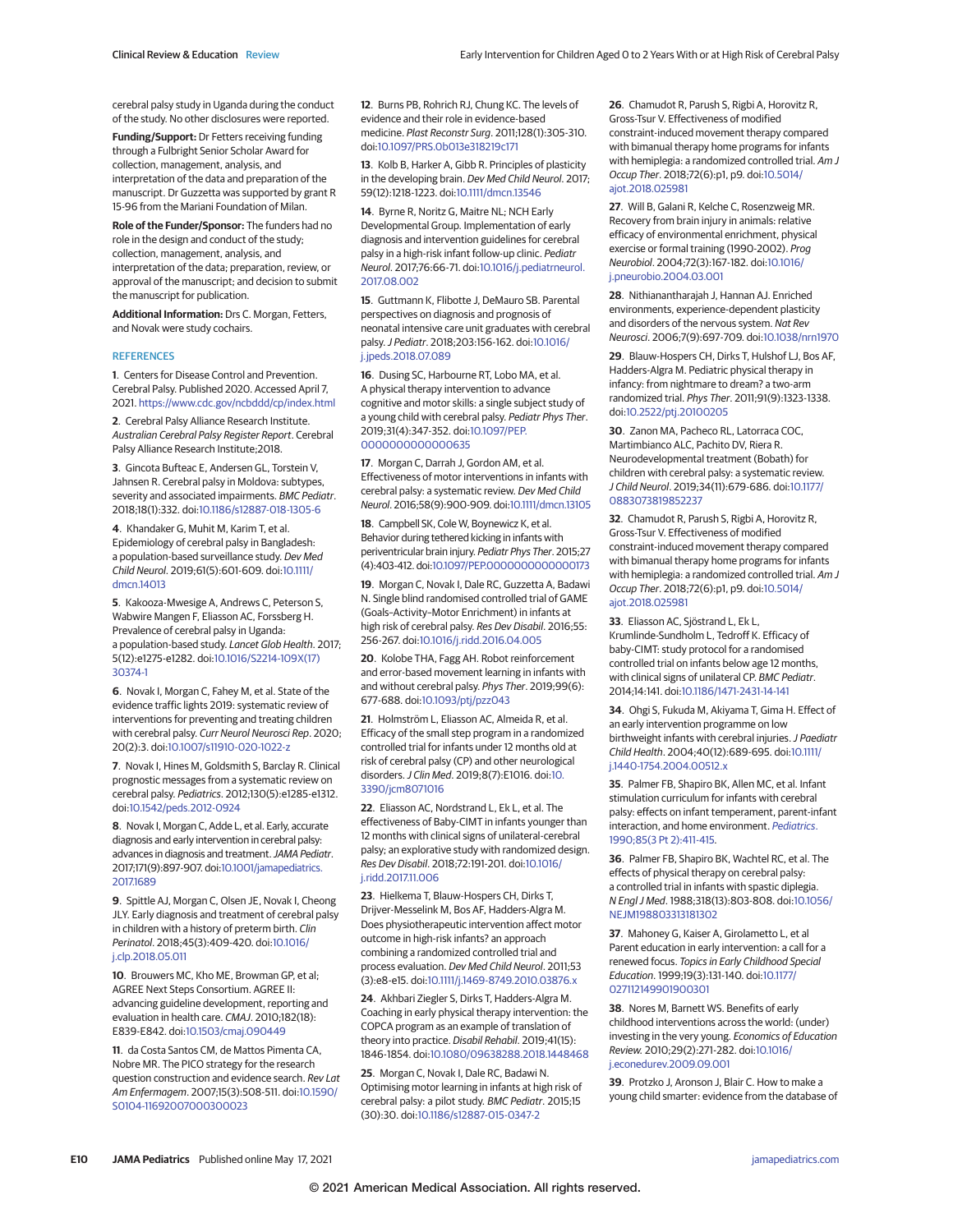raising intelligence. Perspect Psychol Sci. 2013;8(1): 25-40. doi[:10.1177/1745691612462585](https://dx.doi.org/10.1177/1745691612462585)

**40**. Reddihough DS, King J, Coleman G, Catanese T. Efficacy of programmes based on conductive education for young children with cerebral palsy. Dev Med Child Neurol. 1998;40(11):763-770. doi[:10.](https://dx.doi.org/10.1111/j.1469-8749.1998.tb12345.x) [1111/j.1469-8749.1998.tb12345.x](https://dx.doi.org/10.1111/j.1469-8749.1998.tb12345.x)

**41**. Matthews D. Pragmatic Development in First Language Acquisition. John Benjamins Publishing Co; 2014. doi[:10.1075/tilar.10](https://dx.doi.org/10.1075/tilar.10)

**42**. Meltzoff AN, Moore MK. Imitation in newborn infants: exploring the range of gestures imitated and the underlying mechanisms. Dev Psychol. 1989; 25(6):954-962. doi[:10.1037/0012-1649.25.6.954](https://dx.doi.org/10.1037/0012-1649.25.6.954)

**43**. Soderstrom M, Morgan JL. Twenty-twomonth-olds discriminate fluent from disfluent adult-directed speech. Dev Sci. 2007;10(5):641-653. doi[:10.1111/j.1467-7687.2006.00605.x](https://dx.doi.org/10.1111/j.1467-7687.2006.00605.x)

**44**. Pennington L, Akor WA, Laws K, Goldbart J. Parent-mediated communication interventions for improving the communication skills of preschool children with non-progressive motor disorders. Cochrane Database Syst Rev. 2018;7(7):CD012507. doi[:10.1002/14651858.CD012507.pub2](https://dx.doi.org/10.1002/14651858.CD012507.pub2)

**45**. Pereira SA, Pereira Junior A, Costa MF, et al. A comparison between preterm and full-term infants' preference for faces. J Pediatr (Rio J). 2017; 93(1):35-39. doi[:10.1016/j.jped.2016.04.009](https://dx.doi.org/10.1016/j.jped.2016.04.009)

**46**. Chorna O, Hamm E, Cummings C, Fetters A, Maitre NL. Speech and language interventions for infants aged 0 to 2 years at high risk for cerebral palsy: a systematic review. Dev Med Child Neurol. 2017;59(4):355-360. doi[:10.1111/dmcn.13342](https://dx.doi.org/10.1111/dmcn.13342)

**47**. Pennington L, Akor WA, Laws K, Goldbart J. Parent-mediated communication interventions for improving the communication skills of preschool children with non-progressive motor disorders. Cochrane Database Syst Rev. 2018;7(7):CD012507- CD012507. doi[:10.1002/14651858.CD012507.pub2](https://dx.doi.org/10.1002/14651858.CD012507.pub2)

**48**. Milgrom J, Newnham C, Martin PR, et al. Early communication in preterm infants following intervention in the NICU. Early Hum Dev. 2013;89 (9):755-762. doi[:10.1016/j.earlhumdev.2013.06.001](https://dx.doi.org/10.1016/j.earlhumdev.2013.06.001)

**49**. Newnham CA, Milgrom J, Skouteris H. Effectiveness of a modified Mother-Infant Transaction Program on outcomes for preterm infants from 3 to 24 months of age. Infant Behav Dev. 2009;32(1):17-26. doi[:10.1016/j.infbeh.2008.09.004](https://dx.doi.org/10.1016/j.infbeh.2008.09.004)

50. Kynø NM, Ravn IH, Lindemann R, Fagerland MW, Smeby NA, Torgersen AM. Effect of an early intervention programme on development of moderate and late preterm infants at 36 months: a randomized controlled study. Infant Behav Dev. 2012;35(4):916-926. do[i:10.1016/j.infbeh.2012.09.004](https://dx.doi.org/10.1016/j.infbeh.2012.09.004)

**51**. Pennington L, Thomson K, James P, Martin L, McNally R. Effects of it takes two to talk—the Hanen program for parents of preschool children with cerebral palsy: findings from an exploratory study. J Speech Lang Hear Res. 2009;52(5):1121-1138. doi: [10.1044/1092-4388\(2009/07-0187\)](https://dx.doi.org/10.1044/1092-4388(2009/07-0187))

**52**. Ferluga ED, Archer KR, Sathe NA, et al; Agency for Healthcare Research and Quality. Interventions for feeding and nutrition in cerebral palsy: comparative effectiveness review No. 94, AHRQ publication No. 13-EHC015-EF. Published 2013. Accessed April 9, 2021. [https://www.ncbi.nlm.nih.](https://www.ncbi.nlm.nih.gov/books/NBK132442/) [gov/books/NBK132442/](https://www.ncbi.nlm.nih.gov/books/NBK132442/)

**53**. Khamis A, Novak I, Morgan C, et al. Motor learning feeding interventions for infants at risk of cerebral palsy: a systematic review. Dysphagia. 2020;35(1):1-17. doi[:10.1007/s00455-019-10016-x](https://dx.doi.org/10.1007/s00455-019-10016-x)

**54**. Snider L, Majnemer A, Darsaklis V. Feeding interventions for children with cerebral palsy: a review of the evidence. Phys Occup Ther Pediatr. 2011;31(1):58-77. doi[:10.3109/01942638.2010.523397](https://dx.doi.org/10.3109/01942638.2010.523397)

**55**. Weir K, McMahon S, Barry L, Ware R, Masters IB, Chang AB. Oropharyngeal aspiration and pneumonia in children. Pediatr Pulmonol. 2007;42 (11):1024-1031. doi[:10.1002/ppul.20687](https://dx.doi.org/10.1002/ppul.20687)

**56**. Beal J, Silverman B, Bellant J, Young TE, Klontz K. Late onset necrotizing enterocolitis in infants following use of a xanthan gum-containing thickening agent.J Pediatr. 2012;161(2):354-356. doi[:10.1016/j.jpeds.2012.03.054](https://dx.doi.org/10.1016/j.jpeds.2012.03.054)

**57**. Ghasia F, Brunstrom-Hernandez J, Tychsen L. Repair of strabismus and binocular fusion in children with cerebral palsy: gross motor function classification scale. Invest Ophthalmol Vis Sci. 2011; 52(10):7664-7671. doi[:10.1167/iovs.10-6906](https://dx.doi.org/10.1167/iovs.10-6906)

**58**. Lanners J, Piccioni A, Fea F, Goergen E. Early intervention for children with cerebral visual impairment: preliminary results. J Intellect Disabil Res. 1999;43(Pt1):1-12. doi[:10.1046/j.1365-2788.1999.](https://dx.doi.org/10.1046/j.1365-2788.1999.43120106.x) [43120106.x](https://dx.doi.org/10.1046/j.1365-2788.1999.43120106.x)

**59**. Alimović S, Katušić A, Mejaški-Bošnjak V. Visual stimulations' critical period in infants with perinatal brain damage. NeuroRehabilitation. 2013;33(2): 251-255. doi[:10.3233/NRE-130952](https://dx.doi.org/10.3233/NRE-130952)

**60**. Malkowicz DE, Myers G, Leisman G. Rehabilitation of cortical visual impairment in children. IntJ Neurosci. 2006;116(9):1015-1033. doi: [10.1080/00207450600553505](https://dx.doi.org/10.1080/00207450600553505)

**61**. Sonksen PM, Petrie A, Drew KJ. Promotion of visual development of severely visually impaired babies: evaluation of a developmentally based programme. Dev Med Child Neurol. 1991;33(4):320- 335. doi[:10.1111/j.1469-8749.1991.tb14883.x](https://dx.doi.org/10.1111/j.1469-8749.1991.tb14883.x)

**62**. Sonksen PM, Wade AM, Proffitt R, Heavens S, Salt AT. The Sonksen logMAR test of visual acuity: II, age norms from 2 years 9 months to 8 years. J AAPOS. 2008;12(1):18-22. doi[:10.1016/](https://dx.doi.org/10.1016/j.jaapos.2007.04.019) [j.jaapos.2007.04.019](https://dx.doi.org/10.1016/j.jaapos.2007.04.019)

**63**. Angriman M, Caravale B, Novelli L, Ferri R, Bruni O. Sleep in children with neurodevelopmental disabilities. Neuropediatrics. 2015;46(3):199-210. doi[:10.1055/s-0035-1550151](https://dx.doi.org/10.1055/s-0035-1550151)

**64**. Simard-Tremblay E, Constantin E, Gruber R, Brouillette RT, Shevell M. Sleep in children with cerebral palsy: a review.J Child Neurol. 2011;26(10): 1303-1310. doi[:10.1177/0883073811408902](https://dx.doi.org/10.1177/0883073811408902)

**65**. Galland BC, Elder DE, Taylor BJ. Interventions with a sleep outcome for children with cerebral palsy or a post-traumatic brain injury: a systematic review. Sleep Med Rev. 2012;16(6):561-573. doi[:10.1016/j.smrv.2012.01.007](https://dx.doi.org/10.1016/j.smrv.2012.01.007)

**66**. Mercuri E RD. Cerebral Palsy. In Accardo J. Sleep in Children With Neurodevelopmental Disabilities: an Evidence-Based Guide. Springer;2019. doi[:10.1007/978-3-319-98414-8\\_13](https://dx.doi.org/10.1007/978-3-319-98414-8_13)

**67**. Halal CSE, Nunes ML. Education in children's sleep hygiene: which approaches are effective? a systematic review. J Pediatr (Rio J). 2014;90(5): 449-456. doi[:10.1016/j.jped.2014.05.001](https://dx.doi.org/10.1016/j.jped.2014.05.001)

**68**. Carter B, Rees P, Hale L, Bhattacharjee D, Paradkar MS. Association between portable screen-based media device access or use and sleep outcomes: a systematic review and meta-analysis.

JAMA Pediatr. 2016;170(12):1202-1208. doi[:10.](https://jamanetwork.com/journals/jama/fullarticle/10.1001/jamapediatrics.2016.2341?utm_campaign=articlePDF%26utm_medium=articlePDFlink%26utm_source=articlePDF%26utm_content=jamapediatrics.2021.0878) [1001/jamapediatrics.2016.2341](https://jamanetwork.com/journals/jama/fullarticle/10.1001/jamapediatrics.2016.2341?utm_campaign=articlePDF%26utm_medium=articlePDFlink%26utm_source=articlePDF%26utm_content=jamapediatrics.2021.0878)

**69**. Wasdell MB, Jan JE, Bomben MM, et al. A randomized, placebo-controlled trial of controlled release melatonin treatment of delayed sleep phase syndrome and impaired sleep maintenance in children with neurodevelopmental disabilities. J Pineal Res. [2008;44\(1\):57-64.](https://www.ncbi.nlm.nih.gov/pubmed/18078449)

**70**. Dodge NN, Wilson GA. Melatonin for treatment of sleep disorders in children with developmental disabilities.J Child Neurol. 2001;16(8):581-584. doi[:10.1177/088307380101600808](https://dx.doi.org/10.1177/088307380101600808)

**71**. Ross C, Davies P, Whitehouse W. Melatonin treatment for sleep disorders in children with neurodevelopmental disorders: an observational study. Dev Med Child Neurol. 2002;44(5):339-344. doi[:10.1111/j.1469-8749.2002.tb00821.x](https://dx.doi.org/10.1111/j.1469-8749.2002.tb00821.x)

**72**. Appleton RE, Jones AP, Gamble C, et al. The use of melatonin in children with neurodevelopmental disorders and impaired sleep: a randomised, double-blind, placebo-controlled, parallel study (MENDS). Health Technol Assess. 2012;16(40): i-239. doi[:10.3310/hta16400](https://dx.doi.org/10.3310/hta16400)

**73**. Schwichtenberg AJ, Malow BA. Melatonin treatment in children with developmental disabilities. Sleep Med Clin. 2015;10(2):181-187. doi[:10.1016/j.jsmc.2015.02.008](https://dx.doi.org/10.1016/j.jsmc.2015.02.008)

**74**. Lin-Dyken DC, Dyken ME. Use of melatonin in young children for sleep disorders. Infants and Young Children. 2002;15(1):20. doi[:10.1097/](https://dx.doi.org/10.1097/00001163-200210000-00005) [00001163-200210000-00005](https://dx.doi.org/10.1097/00001163-200210000-00005)

**75**. Sheldon SH. Pro-convulsant effects of oral melatonin in neurologically disabled children. Lancet. 1998;351(9111):1254. doi[:10.1016/S0140-6736\(05\)](https://dx.doi.org/10.1016/S0140-6736(05)79321-1) [79321-1](https://dx.doi.org/10.1016/S0140-6736(05)79321-1)

**76**. Gringras P, Gamble C, Jones AP, et al; MENDS Study Group. Melatonin for sleep problems in children with neurodevelopmental disorders: randomised double masked placebo controlled trial. BMJ. 2012;345(7882):e6664. doi[:10.1136/bmj.e6664](https://dx.doi.org/10.1136/bmj.e6664)

**77**. Romeo DM. Use of melatonin for sleep disorders in children with cerebral palsy. Brain Disorders & Therapy. 2015;4(5). doi[:10.4172/](https://dx.doi.org/10.4172/2168-975X.1000201) [2168-975X.1000201](https://dx.doi.org/10.4172/2168-975X.1000201)

**78**. Nørgaard M, Stagstrup C, Lund S, Poulsen A. To bubble or not? a systematic review of bubble continuous positive airway pressure in children in low- and middle-income countries. Journal of Tropical Pediatrics. 2020;66(3):339-353. doi[:10.](https://dx.doi.org/10.1093/tropej/fmz069) [1093/tropej/fmz069](https://dx.doi.org/10.1093/tropej/fmz069)

**79**. Kuhle S, Urschitz MS, Eitner S, Poets CF. Interventions for obstructive sleep apnea in children: a systematic review. Sleep Med Rev. 2009; 13(2):123-131. doi[:10.1016/j.smrv.2008.07.006](https://dx.doi.org/10.1016/j.smrv.2008.07.006)

**80**. Manickam PV, Shott SR, Boss EF, et al. Systematic review of site of obstruction identification and non-CPAP treatment options for children with persistent pediatric obstructive sleep apnea. Laryngoscope. 2016;126(2):491-500. doi[:10.](https://dx.doi.org/10.1002/lary.25459) [1002/lary.25459](https://dx.doi.org/10.1002/lary.25459)

**81**. Binay Safer V, Ozbudak Demir S, Ozkan E, Demircioglu Guneri F. Effects of botulinum toxin serotype A on sleep problems in children with cerebral palsy and on mothers sleep quality and depression. Neurosciences (Riyadh). 2016;21(4): 331-337. doi[:10.17712/nsj.2016.4.20160207](https://dx.doi.org/10.17712/nsj.2016.4.20160207)

**82**. Ramstad K, Jahnsen R, Lofterod B, Skjeldal OH. Continuous intrathecal baclofen therapy in children with cerebral palsy—when does improvement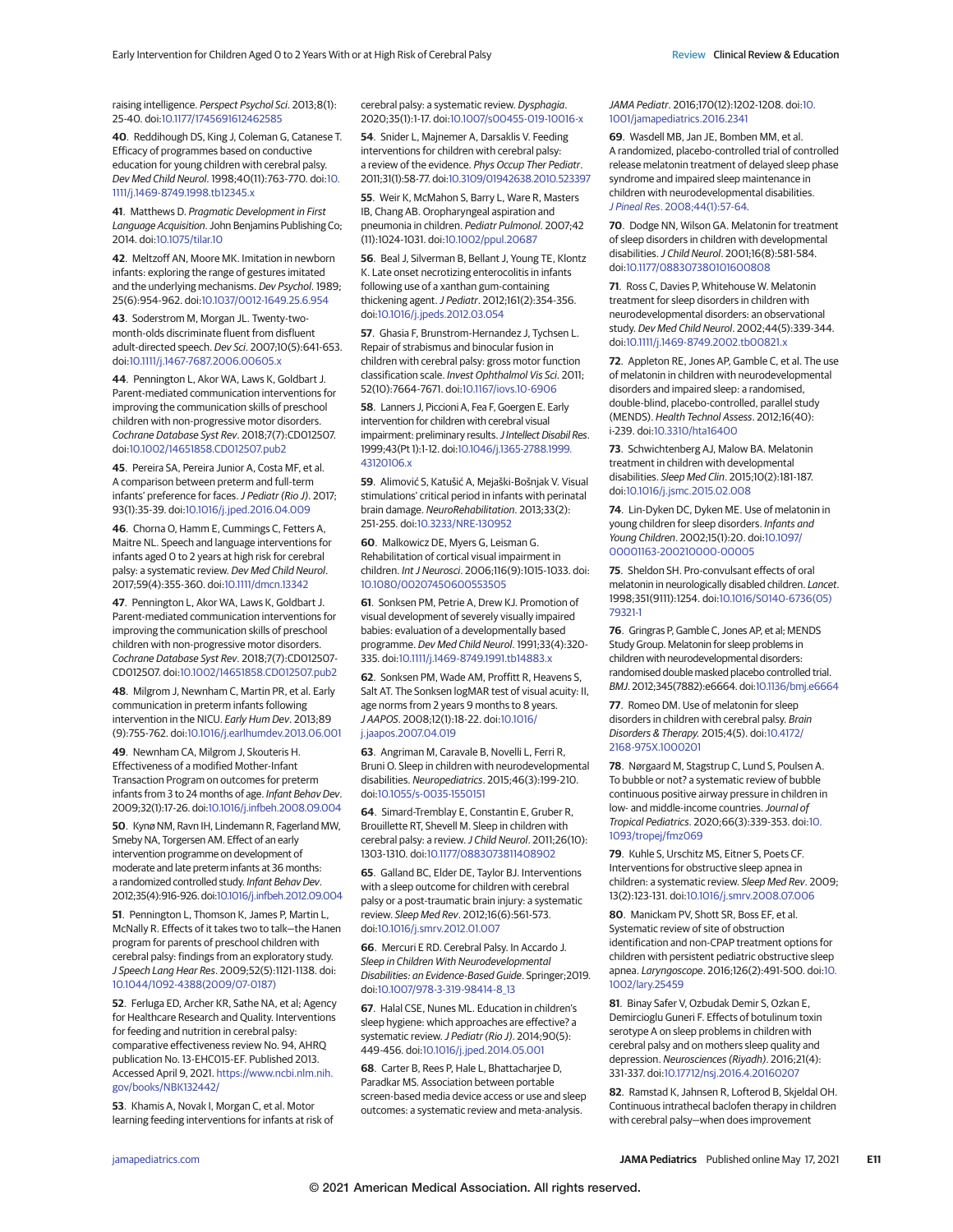emerge? Acta Paediatr. 2010;99(11):1661-1665. doi[:10.1111/j.1651-2227.2009.01596.x](https://dx.doi.org/10.1111/j.1651-2227.2009.01596.x)

**83**. Ohgi S, Akiyama T, Arisawa K, Shigemori K. Randomised controlled trial of swaddling versus massage in the management of excessive crying in infants with cerebral injuries. Arch Dis Child. 2004;89(3):212-216. doi[:10.1136/adc.2002.025064](https://dx.doi.org/10.1136/adc.2002.025064)

**84**. Clarke NMP. Swaddling and hip dysplasia: an orthopaedic perspective. Arch Dis Child. 2014;99 (1):5-6. doi[:10.1136/archdischild-2013-304143](https://dx.doi.org/10.1136/archdischild-2013-304143)

**85**. Wyatt K, Edwards V, Franck L, et al. Cranial osteopathy for children with cerebral palsy: a randomised controlled trial. Arch Dis Child. 2011; 96(6):505-512. doi[:10.1136/adc.2010.199877](https://dx.doi.org/10.1136/adc.2010.199877)

**86**. Beider S, Moyer CA. Randomized controlled trials of pediatric massage: a review. Evid Based Complement Alternat Med. 2007;4(1):23-34. doi[:10.](https://dx.doi.org/10.1093/ecam/nel068) [1093/ecam/nel068](https://dx.doi.org/10.1093/ecam/nel068)

**87**. Tedroff K, Löwing K, Haglund-Akerlind Y, Gutierrez-Farewik E, Forssberg H. Botulinum toxin A treatment in toddlers with cerebral palsy. Acta Paediatr. 2010;99(8):1156-1162. doi[:10.1111/](https://dx.doi.org/10.1111/j.1651-2227.2010.01767.x) [j.1651-2227.2010.01767.x](https://dx.doi.org/10.1111/j.1651-2227.2010.01767.x)

**88**. Pascual-Pascual SI, Pascual-Castroviejo I. Safety of botulinum toxin type A in children younger than 2 years. Eur J Paediatr Neurol. 2009; 13(6):511-515. doi[:10.1016/j.ejpn.2008.10.006](https://dx.doi.org/10.1016/j.ejpn.2008.10.006)

**89**. Ward R, Reynolds JE, Bear N, Elliott C, Valentine J. What is the evidence for managing tone in young children with, or at risk of developing, cerebral palsy: a systematic review. Disabil Rehabil. 2017;39(7):619-630. doi[:10.3109/09638288.](https://dx.doi.org/10.3109/09638288.2016.1153162) [2016.1153162](https://dx.doi.org/10.3109/09638288.2016.1153162)

**90**. Macias-Merlo L, Bagur-Calafat C, Girabent-Farrés M, Stuberg WA. Standing programs to promote hip flexibility in children with spastic diplegic cerebral palsy. Pediatr Phys Ther. 2015;27(3):243-249. doi[:10.](https://dx.doi.org/10.1097/PEP.0000000000000150) [1097/PEP.0000000000000150](https://dx.doi.org/10.1097/PEP.0000000000000150)

**91**. Martinsson C, Himmelmann K. Effect of weight-bearing in abduction and extension on hip stability in children with cerebral palsy. Pediatr Phys Ther. 2011;23(2):150-157. doi[:10.1097/](https://dx.doi.org/10.1097/PEP.0b013e318218efc3) [PEP.0b013e318218efc3](https://dx.doi.org/10.1097/PEP.0b013e318218efc3)

**92**. Pountney TE, Mandy A, Green E, Gard PR. Hip subluxation and dislocation in cerebral palsy—a prospective study on the effectiveness of postural management programmes. Physiother Res Int. 2009;14(2):116-127. doi[:10.1002/pri.434](https://dx.doi.org/10.1002/pri.434)

**93**. Zhao X, Xiao N, Li H, Du S. Day vs. day-night use of ankle-foot orthoses in young children with spastic diplegia: a randomized controlled study. Am J Phys Med Rehabil. 2013;92(10):905-911. doi[:10.](https://dx.doi.org/10.1097/PHM.0b013e318296e3e8) [1097/PHM.0b013e318296e3e8](https://dx.doi.org/10.1097/PHM.0b013e318296e3e8)

**94**. Kraljevic M, Warnock FF. Early educational and behavioral RCT interventions to reduce maternal symptoms of psychological trauma following preterm birth: a systematic review. J Perinat Neonatal Nurs. 2013;27(4):311-327. doi[:10.1097/JPN.](https://dx.doi.org/10.1097/JPN.0b013e3182a8bfe2) [0b013e3182a8bfe2](https://dx.doi.org/10.1097/JPN.0b013e3182a8bfe2)

**95**. Brecht C, Shaw RJ, Horwitz SM, John NH. Effectiveness of therapeutic behavioral interventions for parents of low birth weight premature infants: a review. Infant Ment Health J. 2012;33(6):651-665. doi[:10.1002/imhj.21349](https://dx.doi.org/10.1002/imhj.21349)

**96**. Athanasopoulou E, Fox JRE. Effects of kangaroo mother care on maternal mood and interaction patterns between parents and their preterm, low birth weight infants: a systematic review. Infant Ment Health J. 2014;35(3):245-262. doi[:10.1002/imhj.21444](https://dx.doi.org/10.1002/imhj.21444)

**97**. Bieleninik Ł, Ghetti C, Gold C. Music therapy for preterm infants and their parents: a meta-analysis. Pediatrics. 2016;138(3):e20160971. doi[:10.1542/](https://dx.doi.org/10.1542/peds.2016-0971) [peds.2016-0971](https://dx.doi.org/10.1542/peds.2016-0971)

**98**. Shea BJ, Hamel C, Wells GA, et al. AMSTAR is a reliable and valid measurement tool to assess the methodological quality of systematic reviews. J Clin Epidemiol. 2009;62(10):1013-1020. doi[:10.1016/](https://dx.doi.org/10.1016/j.jclinepi.2008.10.009) [j.jclinepi.2008.10.009](https://dx.doi.org/10.1016/j.jclinepi.2008.10.009)

**99**. Higgins JP, Altman DG, Gøtzsche PC, et al; Cochrane Bias Methods Group; Cochrane Statistical Methods Group. The Cochrane Collaboration's tool for assessing risk of bias in randomised trials. BMJ. 2011;343:d5928. doi[:10.1136/bmj.d5928](https://dx.doi.org/10.1136/bmj.d5928)

**100**. Andrews J, Guyatt G, Oxman AD, et al. GRADE guidelines: 14, going from evidence to recommendations: the significance and presentation of recommendations. J Clin Epidemiol. 2013;66(7):719-725. doi[:10.1016/j.jclinepi.2012.03.013](https://dx.doi.org/10.1016/j.jclinepi.2012.03.013)

**101**. Shepherd RB. The changing face of intervention in infants with cerebral palsy. In: Shepherd RB, ed. Cerebral Palsy in Infancy. Churchill Livingstone; 2014. doi[:10.1016/B978-0-7020-5099-2.00001-7](https://dx.doi.org/10.1016/B978-0-7020-5099-2.00001-7)

**102**. Hielkema T, Hamer EG, Boxum AG, et al. LEARN2MOVE 0-2 years, a randomized early intervention trial for infants at very high risk of cerebral palsy: neuromotor, cognitive, and behavioral outcome. Disabil Rehabil. 2020;42(26): 3752-3761. doi[:10.1080/09638288.2019.1610508](https://dx.doi.org/10.1080/09638288.2019.1610508)

**103**. Hadders-Algra M, Boxum AG, Hielkema T, Hamer EG. Effect of early intervention in infants at very high risk of cerebral palsy: a systematic review. Dev Med Child Neurol. 2017;59(3):246-258. doi[:10.](https://dx.doi.org/10.1111/dmcn.13331) [1111/dmcn.13331](https://dx.doi.org/10.1111/dmcn.13331)

**104**. van Balen LC, Dijkstra LJ, Dirks T, Bos AF, Hadders-Algra M. Early intervention and postural adjustments during reaching in infants at risk of cerebral palsy. Pediatr Phys Ther. 2019;31(2):175-183. doi[:10.1097/PEP.0000000000000585](https://dx.doi.org/10.1097/PEP.0000000000000585)

**105**. Maitre NL, Jeanvoine A, Yoder PJ, et al; BBOP group. Kinematic and somatosensory gains in infants with cerebral palsy after a multi-component upper-extremity intervention: a randomized controlled trial. Brain Topogr. 2020;33(6):751-766. doi[:10.1007/s10548-020-00790-5](https://dx.doi.org/10.1007/s10548-020-00790-5)

**106**. Badr LK, Garg M, Kamath M. Intervention for infants with brain injury: results of a randomized controlled study. Infant Behav Dev. 2006;29(1): 80-90. doi[:10.1016/j.infbeh.2005.08.003](https://dx.doi.org/10.1016/j.infbeh.2005.08.003)

**107**. Mayo NE. The effect of physical therapy for children with motor delay and cerebral palsy. A randomized clinical trial. Am J Phys Med Rehabil. 1991;70(5):258-267. doi[:10.1097/00002060-](https://dx.doi.org/10.1097/00002060-199110000-00006) [199110000-00006](https://dx.doi.org/10.1097/00002060-199110000-00006)

**108**. Nelson MN, White-Traut RC, Vasan U, et al. One-year outcome of auditory-tactile-visualvestibular intervention in the neonatal intensive care unit: effects of severe prematurity and central nervous system injury. J Child Neurol. 2001;16(7): 493-498. doi[:10.1177/088307380101600706](https://dx.doi.org/10.1177/088307380101600706)

**109**. Weindling AM, Hallam P, Gregg J, Klenka H, Rosenbloom L, Hutton JL. A randomized controlled trial of early physiotherapy for high-risk infants. Acta Paediatr. 1996;85(9):1107-1111. doi[:10.1111/](https://dx.doi.org/10.1111/j.1651-2227.1996.tb14226.x) [j.1651-2227.1996.tb14226.x](https://dx.doi.org/10.1111/j.1651-2227.1996.tb14226.x)

**110**. Spittle A, Orton J, Anderson PJ, Boyd R, Doyle LW. Early developmental intervention programmes provided post hospital discharge to prevent motor and cognitive impairment in preterm infants. Cochrane Database Syst Rev. 2015;(11):CD005495. doi[:10.1002/14651858.CD005495.pub4](https://dx.doi.org/10.1002/14651858.CD005495.pub4)

**111**. Dunst CJ, Trivette CM, Hamby DW, Simkus A. Systematic review of studies promoting the use of assistive technology devices by young children with disabilities. Practical Evaluation Reports. 2013;5(1).

**112**. Harbourne RT, Berger SE. Embodied cognition in practice: exploring effects of a motor-based problem-solving intervention. Phys Ther. 2019;99 (6):786-796. doi[:10.1093/ptj/pzz031](https://dx.doi.org/10.1093/ptj/pzz031)

**113**. Byrne R, Duncan A, Pickar T, et al. Comparing parent and provider priorities in discussions of early detection and intervention for infants with and at risk of cerebral palsy. Child Care Health Dev. 2019; 45(6):799-807. doi[:10.1111/cch.12707](https://dx.doi.org/10.1111/cch.12707)

**114**. Hielkema T, Hadders-Algra M. Motor and cognitive outcome after specific early lesions of the brain—a systematic review. Dev Med Child Neurol. 2016;58(suppl 4):46-52. doi[:10.1111/dmcn.13047](https://dx.doi.org/10.1111/dmcn.13047)

115. Reissland N, Kisilevsky BS, eds. Fetal Development. Springer; 2016. doi[:10.1007/978-3-319-22023-9](https://dx.doi.org/10.1007/978-3-319-22023-9)

**116**. Canfield CF, Saudino KJ. The influence of infant characteristics and attention to social cues on early vocabulary. J Exp Child Psychol. 2016;150:112-129. doi[:10.1016/j.jecp.2016.05.005](https://dx.doi.org/10.1016/j.jecp.2016.05.005)

**117**. P. Key A. Human Auditory Processing: Insights from cortical event-related potentials. AIMS Neuroscience. 2016;3(2):141-162. doi[:10.3934/](https://dx.doi.org/10.3934/Neuroscience.2016.2.141) [Neuroscience.2016.2.141](https://dx.doi.org/10.3934/Neuroscience.2016.2.141)

**118**. Liberman Z, Woodward AL, Kinzler KD. Preverbal infants infer third-party social relationships based on language. Cogn Sci. 2017;41 (S3)(suppl 3):622-634. doi[:10.1111/cogs.12403](https://dx.doi.org/10.1111/cogs.12403)

**119**. Zhang JY, Oskoui M, Shevell M. A population-based study of communication impairment in cerebral palsy. J Child Neurol. 2015; 30(3):277-284. doi[:10.1177/0883073814538497](https://dx.doi.org/10.1177/0883073814538497)

**120**. Coleman A, Weir K, Ware RS, Boyd R. Predicting functional communication ability in children with cerebral palsy at school entry. Dev Med Child Neurol. 2015;57(3):279-285. doi[:10.1111/](https://dx.doi.org/10.1111/dmcn.12631) [dmcn.12631](https://dx.doi.org/10.1111/dmcn.12631)

**121**. Nordberg A, Miniscalco C, Lohmander A, Himmelmann K. Speech problems affect more than one in two children with cerebral palsy: Swedish population-based study. Acta Paediatr. 2013;102(2): 161-166. doi[:10.1111/apa.12076](https://dx.doi.org/10.1111/apa.12076)

122. Australian Cerebral Palsy Register. Report of the Australian Cerebral Palsy Register, Birth Years 1993– 2003. Cerebral Palsy Alliance Research Institute;2009.

**123**. Branson D, Demchak M. The use of augmentative and alternative communication methods with infants and toddlers with disabilities: a research review. Augment Altern Commun. 2009;25(4):274-286. doi[:10.3109/](https://dx.doi.org/10.3109/07434610903384529) [07434610903384529](https://dx.doi.org/10.3109/07434610903384529)

**124**. Hustad KC, Allison KM, Sakash A, McFadd E, Broman AT, Rathouz PJ. Longitudinal development of communication in children with cerebral palsy between 24 and 53 months: Predicting speech outcomes. Dev Neurorehabil. 2017;20(6):323-330. doi[:10.1080/17518423.2016.1239135](https://dx.doi.org/10.1080/17518423.2016.1239135)

**125**. Samson-Fang L, Butler C, O'Donnell M; AACPDM. Effects of gastrostomy feeding in children with cerebral palsy: an AACPDM evidence